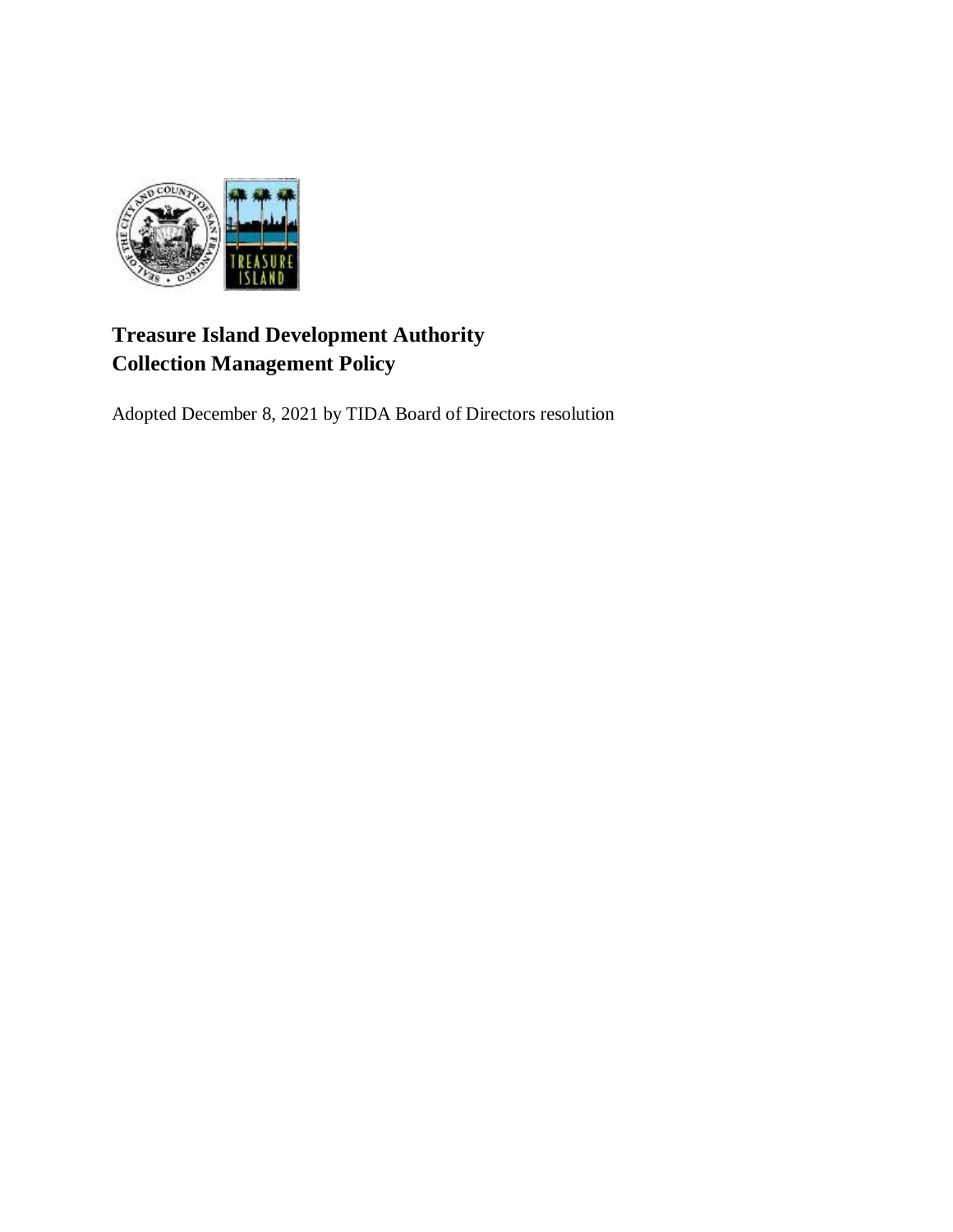| <b>Introduction and background</b> |
|------------------------------------|
|------------------------------------|

|  | TIDA purpose, mission, authority |
|--|----------------------------------|
|  |                                  |

**Purpose of TIDA Collection Management Policy**

**Scope of collection**

**Acquisitions and accessioning**

**Deaccessioning**

**Collection care**

**Records and inventory/documentation**

**Access to the collection**

**Loans**

**Code of Ethics**

**Glossary**

**Bibliography**

**Appendix**

CMP document developed by Treasure Island Museum on behalf of TIDA, 2021. Original document author: Debbie Kahn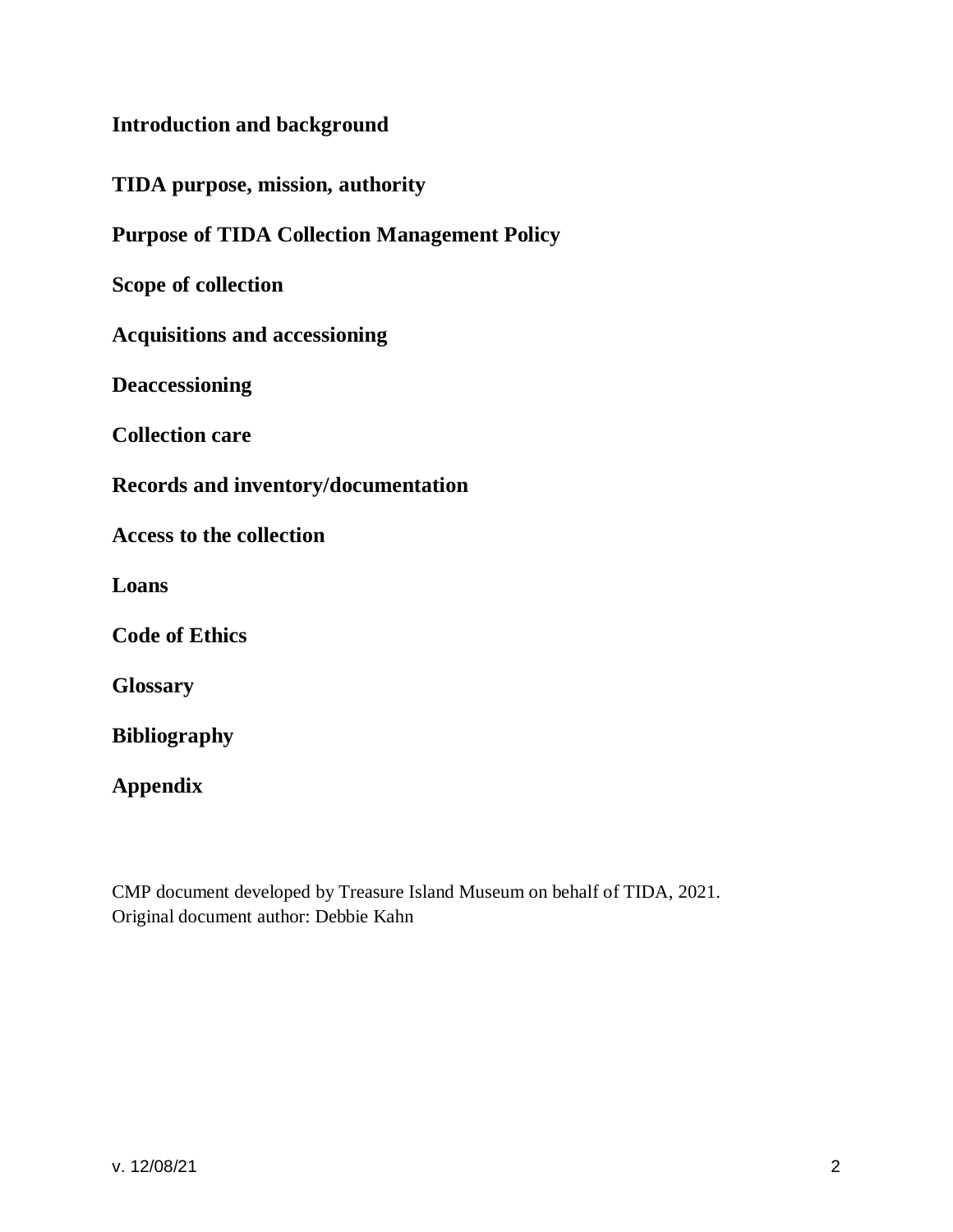# **Treasure Island Development Agency Collection Management Policy**

#### **Introduction and background**

The Treasure Island Development Authority ("TIDA", or the "Authority") holds in the public trust a historical collection significant to the Island's Naval and historic past. This group of objects is known as the TIDA collection.

Treasure Island was built in the mid-1930s by the United States Army Corps of Engineers in the middle of San Francisco Bay next to Yerba Buena Island. The Island was originally built to host the 1939-1940 Golden Gate International Exposition ("GGIE"). In 1941, the United States Navy began using the Island as a training center and embarkation point. After World War II, the Navy retained this base, Naval Station Treasure Island, through most of the rest of the 20th century.

In 1975, the Navy created a museum as a public attraction that featured the history the United States military sea services. Initially called the Navy/Marine Corps Museum, it eventually expanded to include the GGIE and other aspects of the history of Treasure and Yerba Buena Islands, and in 1994 was renamed the Treasure Island Museum. The museum owned a collection of historical materials related to the history of the Island, the GGIE, and construction of the San Francisco-Oakland Bay Bridge. These materials were an element of the museum's historical programming. The collection was accumulated from 1975 to 1997 with the assistance of the Navy/Marine Corps Museum Organization, a "Friend of" non-profit incorporated in 1976 to support the Navy museum's activities.<sup>1</sup>

The Navy closed the base and the museum in 1997, and the Island was first subsequently leased and then ultimately conveyed to the City and County of San Francisco ("the City") TIDA is charged with the redevelopment of the Island for civilian use. Most of the Navy museum's collection was ultimately conveyed to TIDA in 2011 as a gift from the Naval History and Heritage Command following the closure of the base.

As part of the development of former Naval Station Treasure Island, the Authority has responsibility for the long-term preservation and maintenance of these materials for use in future research and historic interpretation programming.

#### **TIDA purpose, mission, authority**

A. Mission:

<sup>1</sup> Although the Navy museum closed in 1997, the Navy/Marine Corps Museum Organization continued to exist, now called the Treasure Island Museum and has operated a museum of that name since 2008, with facilities support from TIDA, and its own collection, which this policy does not address.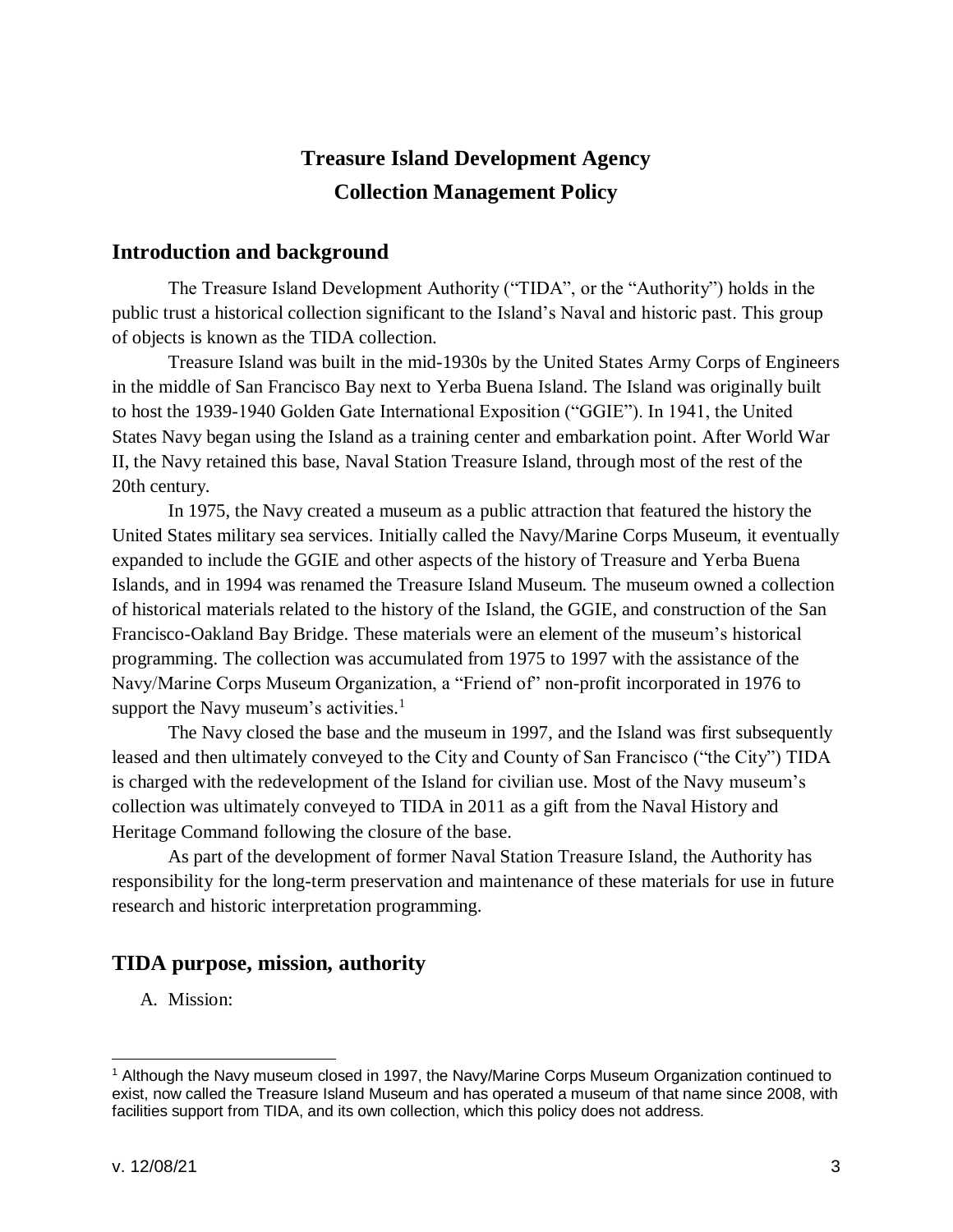- a. The Treasure Island Development Authority (TIDA) is a non-profit, public benefit agency dedicated to the economic development of former Naval Station Treasure Island. The Authority is vested with the rights to administer Tidelands Trust property. TIDA administers vital municipal services to Treasure and Yerba Buena Islands on behalf of the City and County of San Francisco. TIDA staff are employees of the City's General Services Agency and the TIDA office is led by the Treasure Island Director.
- b. TIDA's mission is to promote the planning, redevelopment, reconstruction, rehabilitation, reuse and conversion of that certain property commonly known as Naval Station Treasure Island, including Treasure Island and Yerba Buena Island, and all tide and submerged lands and rights of access and other appurtenances thereto (the "Base"), for the public interest, convenience, welfare and common benefit of the inhabitants of the City.
- B. Purpose
	- a. TIDA's purpose is to develop former naval station Treasure Island and manage its integration with the City in compliance with federal, State and City guidelines including the California's Tidelands Trust; create new job opportunities for San Francisco residents, including assuring job opportunities for homeless and economically disadvantaged City residents; increase recreational and Bay access venues for San Francisco and Bay Area residents; and promote the welfare and well-being of the citizens of San Francisco.
	- b. TIDA's management and preservation of its collection serves the welfare, common interest, and benefit of the people of San Francisco through stewardship of the objects, and provides recreational and educational activities through exhibitions of these objects.
- C. Statement of Authority:
	- a. Ownership:
		- i. TIDA is a California Nonprofit Public Benefit Corporation. It was incorporated in 1997 under the Articles of Incorporation and the provisions of the Treasure Island Conversion Act of 1997 (amending Section 33492.5 of the California Health and Safety Code and adding Section 2.1 to Chapter 1333 of the Statutes of 1968) (the "Treasure Island Act"). TIDA currently operates under the Fourth Amended and Fully Restated Bylaws adopted in 2017.
		- ii. TIDA's ownership of the Navy museum's collection was initiated by Resolution 256-11 of the San Francisco Board of Supervisors, adopted in 2011, accepting as a gift a portion of the former Treasure Island Museum Collection from the Naval History and Heritage Command and establishing TIDA's responsibility to manage and care for the collection.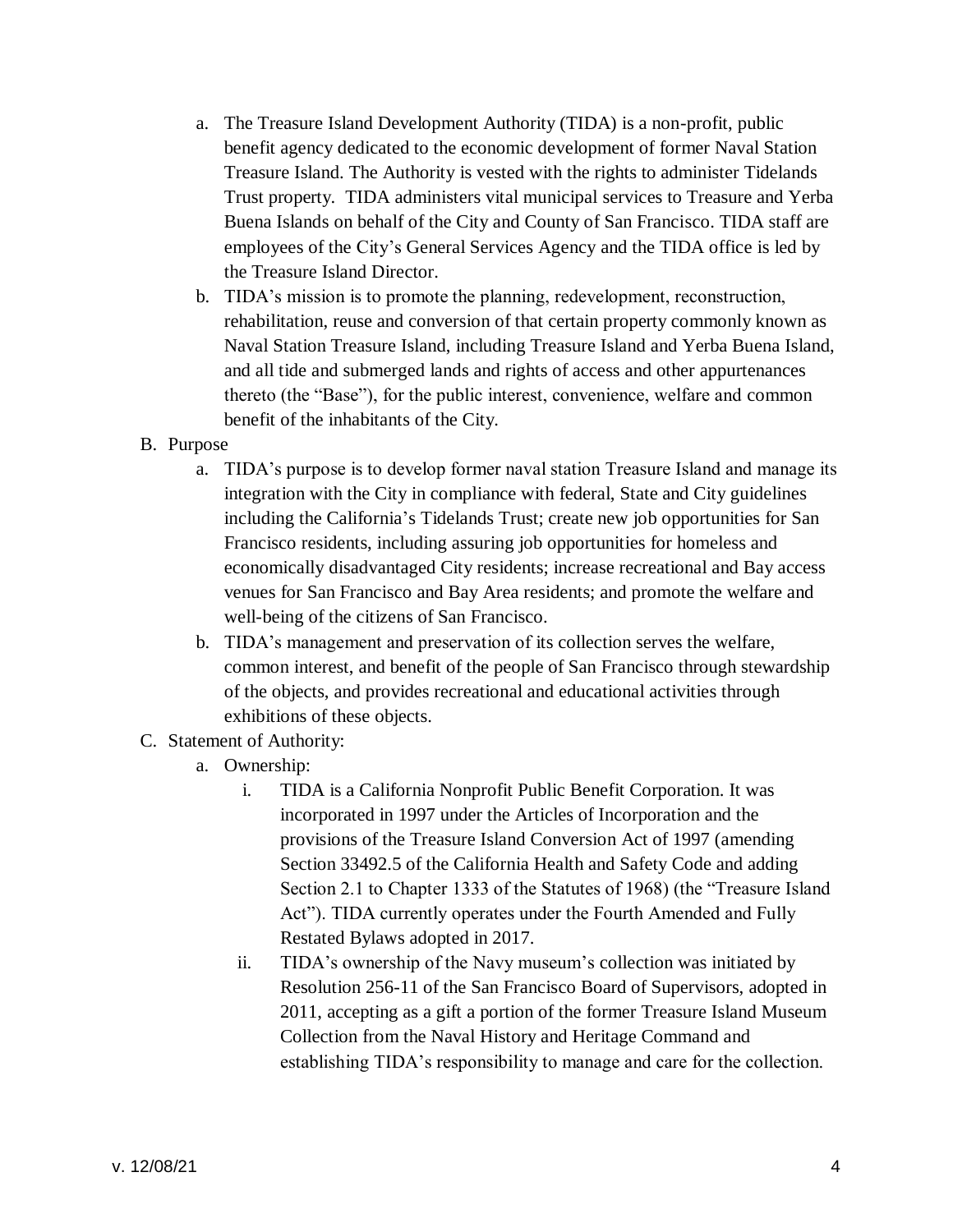- iii. This same resolution authorized TIDA to arrange for and fund the handling and storage of the Navy's museum collection by contracting with a professional art handling and storage organization.
- iv. Per TIDA Board Resolution 11-48-09/14, TIDA accepted the responsibility for the Navy museum collection's management and preservation, adding the cost of handling and storage to the Authority's annual budget.
- v. TIDA's collection also includes items considered Navy personal property which transferred to the Authority as part of the larger property conveyance process, and a set of murals transferred to the Authority by the Port of San Francisco under a Transfer Agreement approved by the San Francisco Port Commission and the TIDA Board of Directors.
- vi. New donations to the TIDA collection are defined as gifts to TIDA and their acceptance is governed by San Francisco Administrative Code Section 10.100-305.
- vii. The governing authority for the TIDA collection rests with the TIDA Board of Directors. The Board consists of seven members appointed by the Mayor of San Francisco and approved by the San Francisco Board of Supervisors. In addition, the Board of Directors has one non-voting exofficio member: The Supervisor for the district which includes Treasure Island/Yerba Buena Island.
- b. Responsibilities
	- i. The TIDA Board is responsible for collection policy development and approval.
	- ii. The collection management policy is implemented by TIDA staff under the direction of the Director.
	- iii. The Treasure Island Director has the overall responsibility for the management of the TIDA collection, delegated through TIDA staff members, with some actions subject to approval by the TIDA Board.

## **Purpose of TIDA's collection management policy**

TIDA's Collection Management Policy ("CMP") has been written to establish and define policies and procedures that govern the acquisition, management, preservation, use, and disposal of objects in TIDA's permanent collection according to the standards set by the City and the museum profession. This policy governs acquisitions and accessions to the collection, incoming and outgoing loans, collection care, documentation, access to the materials, and deaccession criteria and procedures.

The collection is currently in storage in a museum-quality facility. Because of limited access to the physical objects and minimal cataloging, the current state of this collection does not yet reach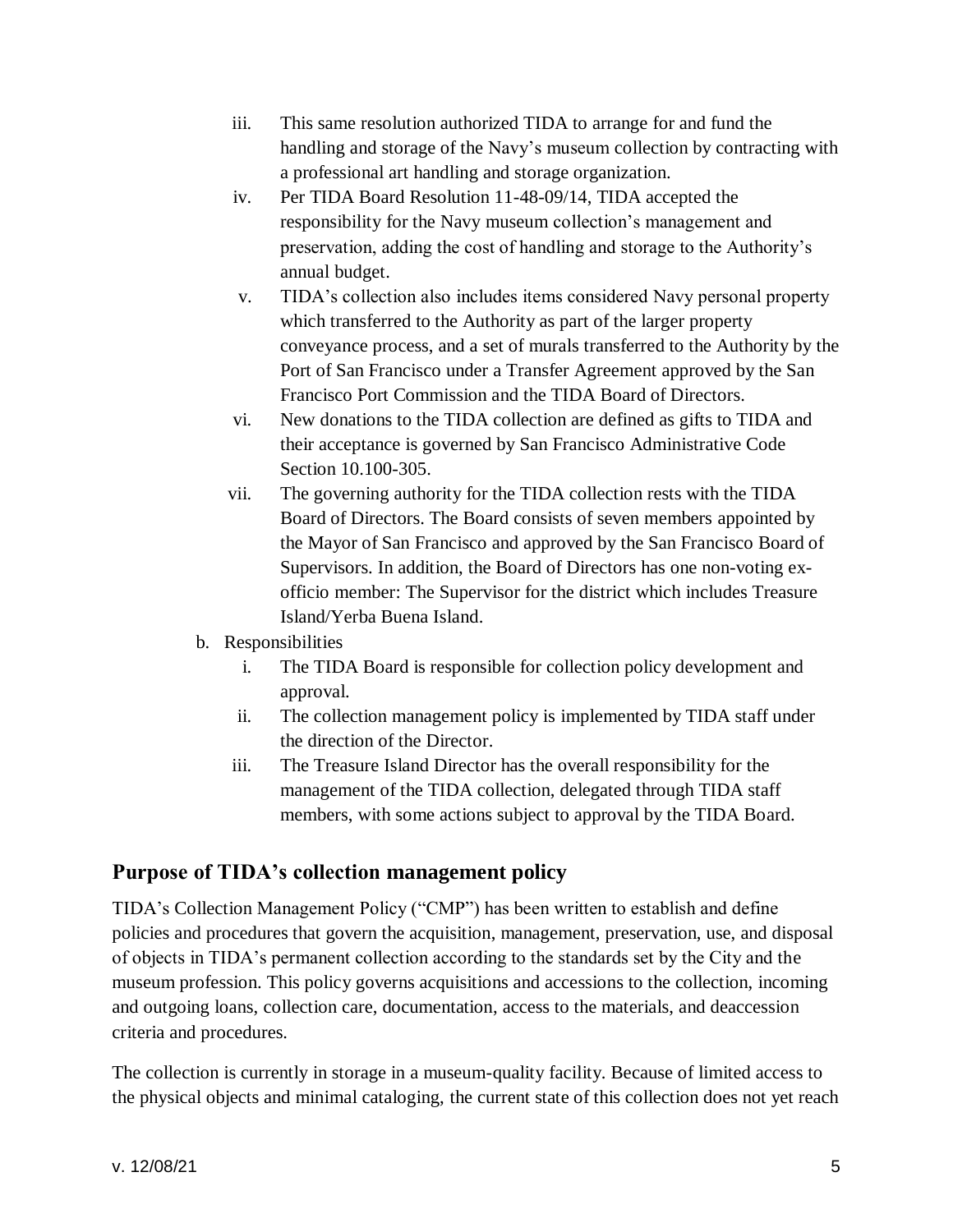the benchmark of accessibility and long-term preservation as outlined by the U.S. Department of the Interior Museum Program, which is in alignment with the American Alliance of Museums (AAM) Collections Stewardship Standards. This CMP is one of several important steps toward better accountability, accessibility, and long-term preservation of the TIDA collection materials.

## **Scope of TIDA's collection**

The TIDA collection includes approximately 30,000 objects and highlights the Golden Gate International Exposition, Naval Station Treasure Island, the overall histories of Treasure Island and Yerba Buena Island and the construction of the Bay Bridge.

- 1. The Golden Gate International Exposition materials include blueprints and plans for the exhibition grounds and buildings, along with contracts for the work; photographs, slides, and negatives; newspapers; promotional materials, including banners, posters, brochures, postcards, souvenirs and ephemera; audiovisual materials such as record albums, films and tapes; scrapbooks; five full-sized mural maps painted by Miguel Covarrubias; and a jeweled official "Key to the Faire".
- 2. The Naval Station Treasure Island materials mainly include plans and blueprints for buildings and spaces on both Treasure Island and Yerba Buena Island, as well as some promotional items and memorabilia.
- 3. The Yerba Buena Island and Bay Bridge materials include items related to the history of Yerba Buena Island; construction and promotion of the San Francisco-Oakland Bay Bridge such as plans and surveys; photographs and negatives; promotional items such as brochures, posters, souvenirs, and postcards; newspapers and magazines; and other assorted items.
- 4. In addition, the collection includes paintings and promotional materials related to the City of San Francisco and the state of California.

The collection represents the environmental, economic, social and cultural heritage of the island. Objects in the collection are held in the public trust to ensure accessibility for current and future generations.

## **Acquisitions and accessioning**

TIDA may acquire new objects for the collection over time. "Acquisition" is defined as the process of taking possession of an object, or the object itself, while accessioning is the legal process by which it is recorded and brought into the collection. New objects may be acquired through purchase, donation, bequest, or transfer from another City department.

- A. Acquisitions
	- a. Policy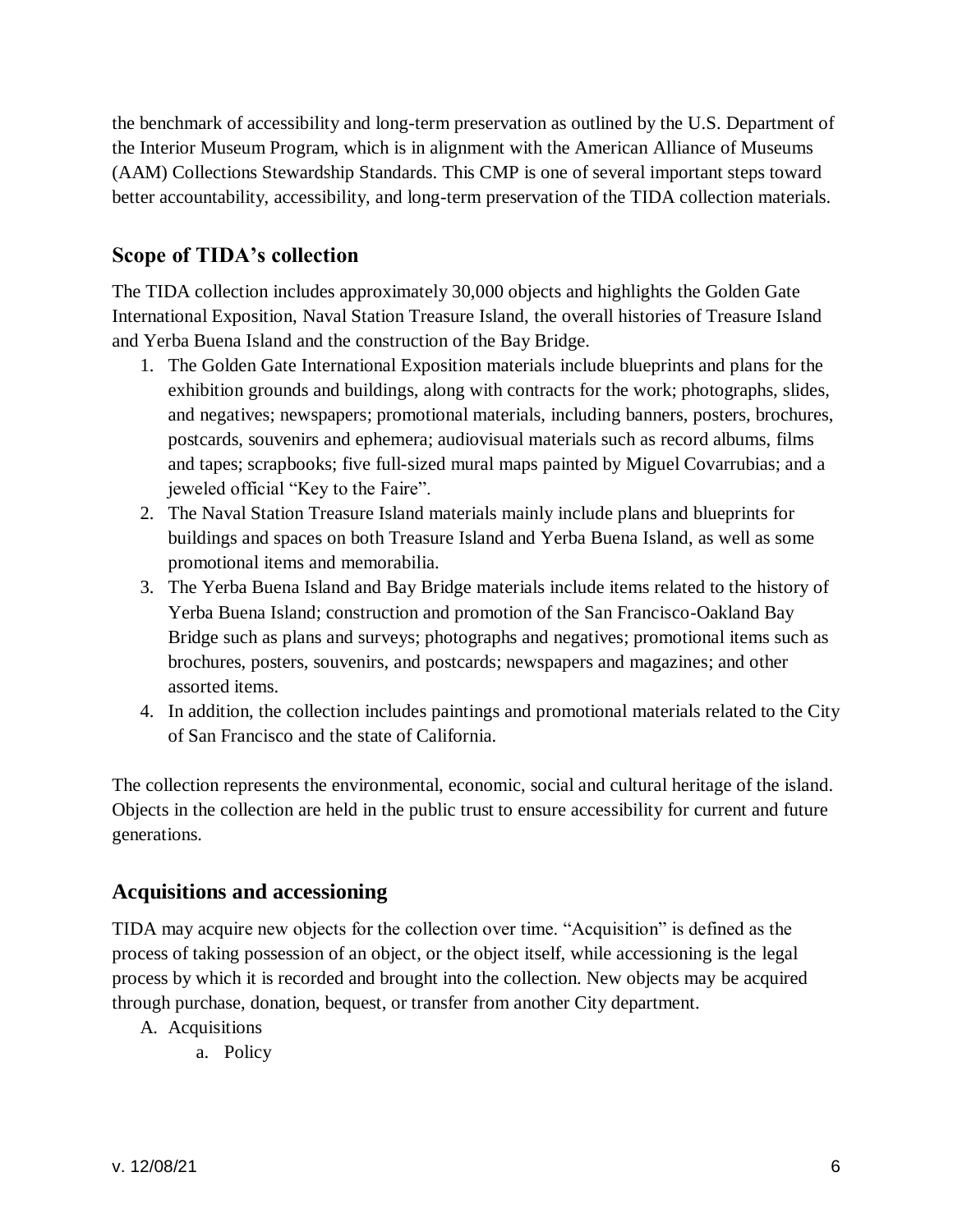- i. TIDA will adhere to the highest standards of the museum profession with regard to new acquisitions, and will only accept objects with a clear and ethical history of ownership.
- ii. Any additions to the collection must be in compliance with federal laws and statutes as well as international treaties such as the UNESCO 1970 Convention on the Means of Prohibiting and Preventing the Illicit Import, Export and Transport of Ownership of Cultural Property and the Native American Graves Protection and Repatriation Act (NAGPRA).
- iii. All new acquisitions must be accompanied by a legal and signed instrument of conveyance.
- iv. TIDA staff and Board members will follow the City's Statement of Incompatible Activities for General Services Agency employees and for appointed members of Boards and Commissions.
- v. Furthermore, TIDA staff and members of the TIDA Board of Directors involved in the acquisition process may not use their professional position to acquire for their personal collections objects that are within the scope of the TIDA collection.
- vi. TIDA staff and Board members will not, either in an official or unofficial capacity, provide monetary appraisals for donors, potential donors, or the general public. Staff and officers may provide the names of professional appraisers, but shall not endorse any particular individual. TIDA may provide internal valuations for the purpose of insurance coverage or other internal matters and will contract with professional appraisers as needed.

#### b. Criteria

- i. TIDA will only acquire objects that strengthen the current mission, purpose, and scope of the collection, including items from the Golden Gate International Exposition, former Naval Station Treasure Island, the history of Treasure Island and Yerba Buena Island, the construction of the Bay Bridge, and the history of San Francisco and Oakland in the context of Treasure Island, Yerba Buena Island, and the Bay Bridge.
- ii. When making acquisition decisions for new objects for the collection, TIDA will give consideration to the object's research value, rarity, and condition; the amount of storage space available; and the long-term cost of maintenance.
- iii. TIDA does not accept or accession into the collection any unsolicited, anonymous, or "doorstop" donations of materials sent to or left at the office without a signed agreement.
- iv. TIDA will treat unsolicited or "doorstop" donations as unclaimed property and proceed according to California Civil Code Section 1899, et seq.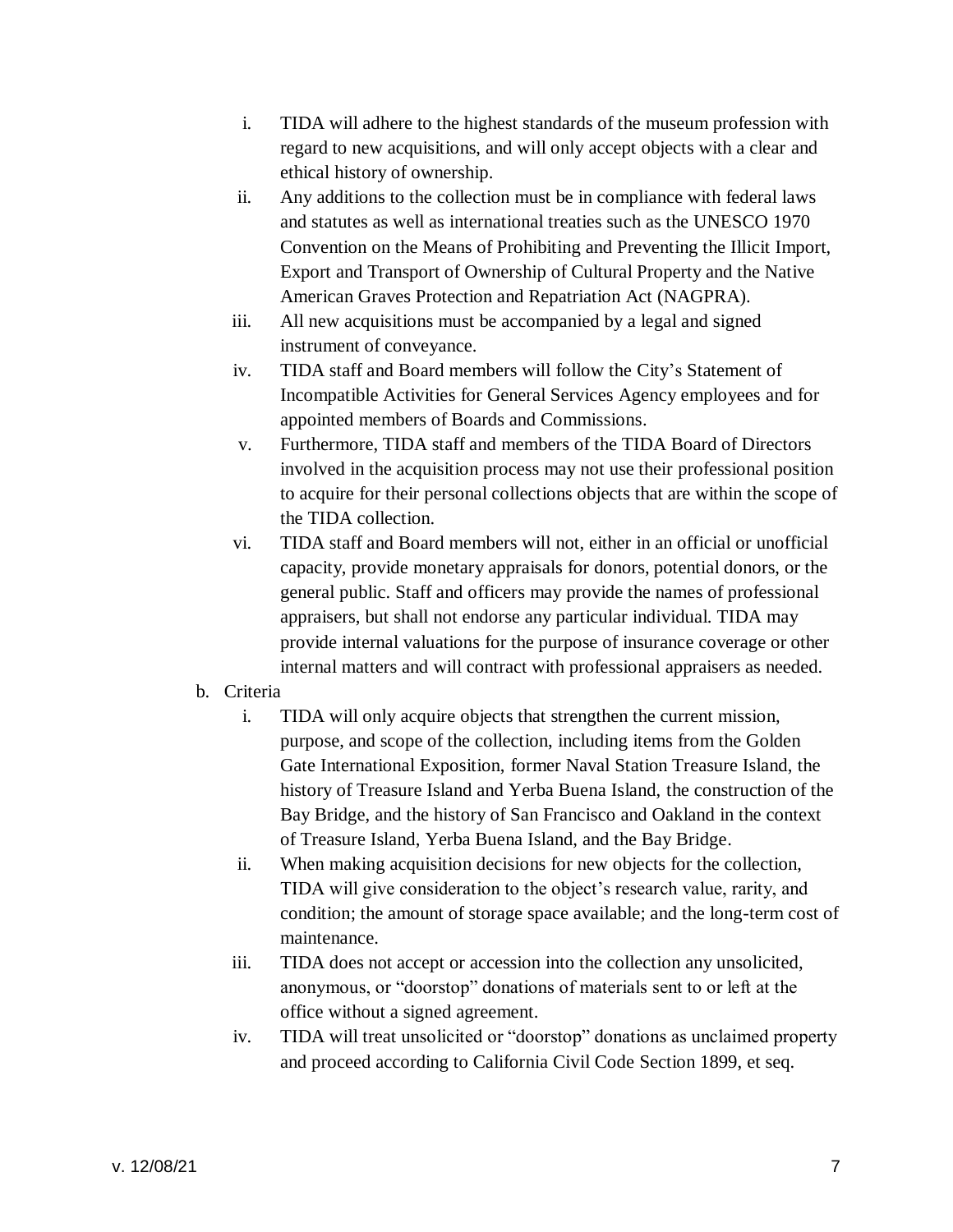- v. Objects are considered "Found-on-Premises" when no paperwork or provenance can be established after TIDA staff has attempted to find the owner. If no owner is found, TIDA will treat the object as unclaimed property and proceed according to California Civil Code Section 1899, et seq..
- c. Procedures
	- i. The Treasure Island Director, through TIDA staff, will lead the process for new acquisitions and provide recommendations to the TIDA Board of Directors.
	- ii. All acquisition and accession decisions are ultimately authorized by action of the TIDA Board of Directors.
	- iii. All new acquisitions shall be governed by Section  $21.04(a)(4)$  of the San Francisco Administrative Code, Chapter 21 governing the purchase of art or artifacts for museums or for display in public areas.
	- iv. Objects held in temporary custody during the evaluation process must be accompanied by an incoming receipt signed by both the donor/seller and a member of the TIDA staff. These objects, for insurance purposes, will be protected under an insurance policy held by TIDA.
	- v. Object donations
		- 1. Under TIDA Board Resolution 98-15-4/15, any gift to TIDA will be subject to Government Code Section 18944 stating that the donation will be used for official business, and that the donor may specify the purpose or use for the donation, though not the specific recipient.
		- 2. TIDA's acquisition of donated objects is governed by San Francisco Administrative Code Section 10.100-305.
		- 3. Acquisitions will be accompanied by the appropriate instrument of conveyance and a Statement of Economic Interest from the donor.
		- 4. Acquisitions that are a result of "in-kind" donations must be reported to the Office of the Controller and reported in the City's financial records per the *City & County of San Francisco's Office of the Controller Accounting Policies & Procedures*. TIDA shall maintain a record of in-kind donations and report all in-kind donations to the Board of Supervisors annually per Section 12.5.2.1| Budget and Appropriation Ordinance (AAO) & Annual Salary Ordinance (ASO).
		- 5. Donations must be accepted by resolution of the TIDA Board of Directors, upon recommendation by the Treasure Island Director.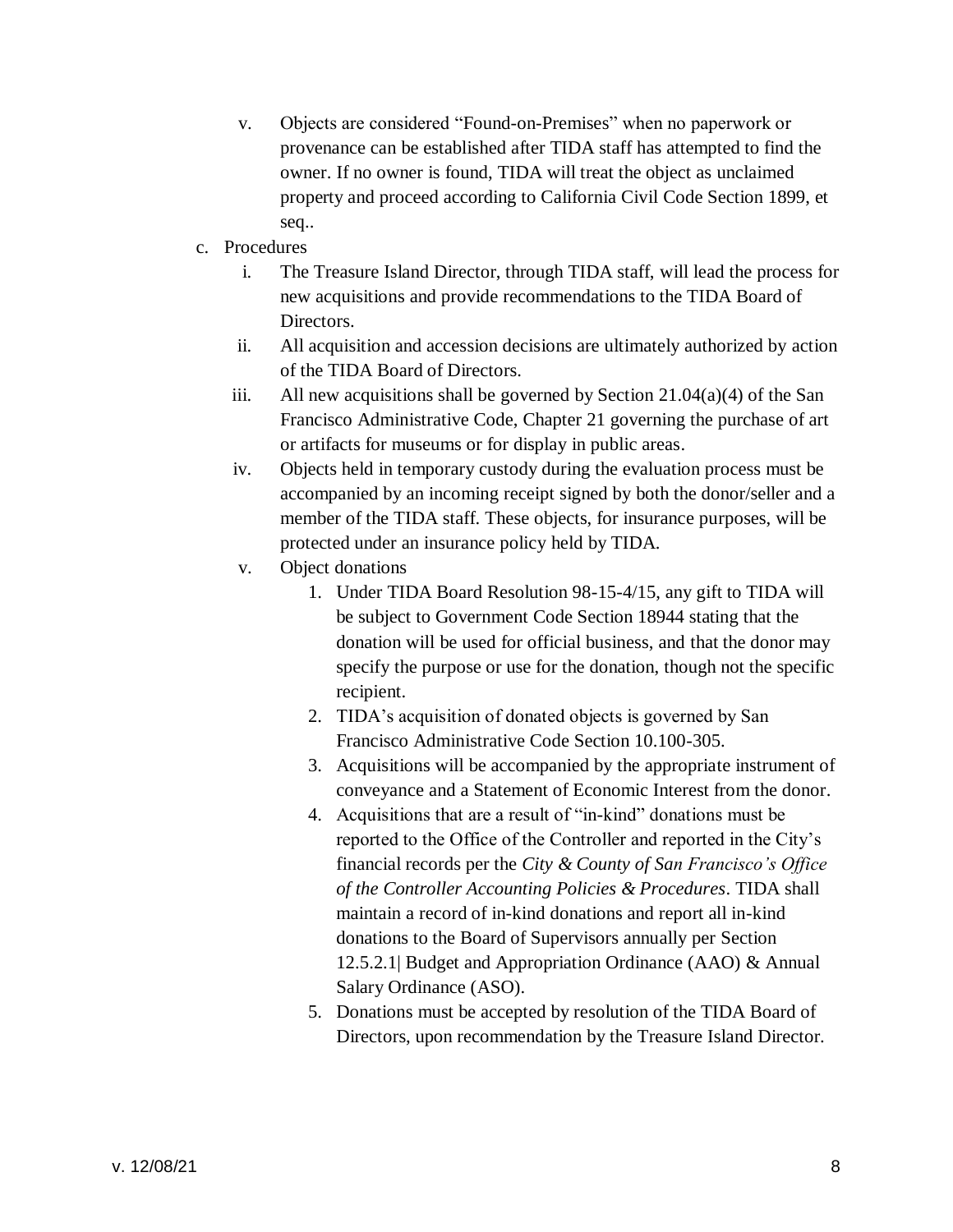- 6. If the donation is valued at \$10,000 or more, it must be approved by resolution of both the TIDA Board of Directors and the San Francisco Board of Supervisors prior to acceptance.
- 7. The TIDA Board resolution and Board of Supervisors resolutions accepting the donation shall state the donor's name, the recipient's name, the nature, value, description, and intended use of the donation.
- 8. No person associated with the TIDA collection may provide any valuation for a donation.
- 9. TIDA will submit annual report to the San Francisco Board of Supervisors within the first two weeks of July reporting all donated objects acquired by TIDA in the prior Fiscal Year.
- 10. TIDA will post a record of donated items acquired into the collection on its website.

#### vi. Transfers

- 1. TIDA may receive objects or materials (such as reports, maps, photographs, blueprints) into the collection transferred from other City departments and other government agencies.
- 2. These transferred objects must be reviewed by TIDA staff, approved by the Treasure Island Director and, when necessary, all suitable approvals secured and a suitable transfer document executed between TIDA and transferor.
- 3. Objects received through transfer must meet the record retention requirements of TIDA and of the department or agency transferring the item to TIDA.

#### vii. Purchases

- 1. Purchases of new acquisitions shall be governed by Section 21.04(a)(4) of the San Francisco Administrative Code, Chapter 21 governing the purchase of art or artifacts for museums or for display in public areas.
- 2. Purchasing procedures shall comply with the *City & County of San Francisco's Office of the Controller Accounting Policies & Procedures* regarding contracts/encumbrances and expenditures, including but not limited to purchase order approvals, invoice approvals, payment consideration and mechanisms, sales & use tax, and reporting rules.
- 3. All purchases must be pre-authorized by the Treasure Island Director.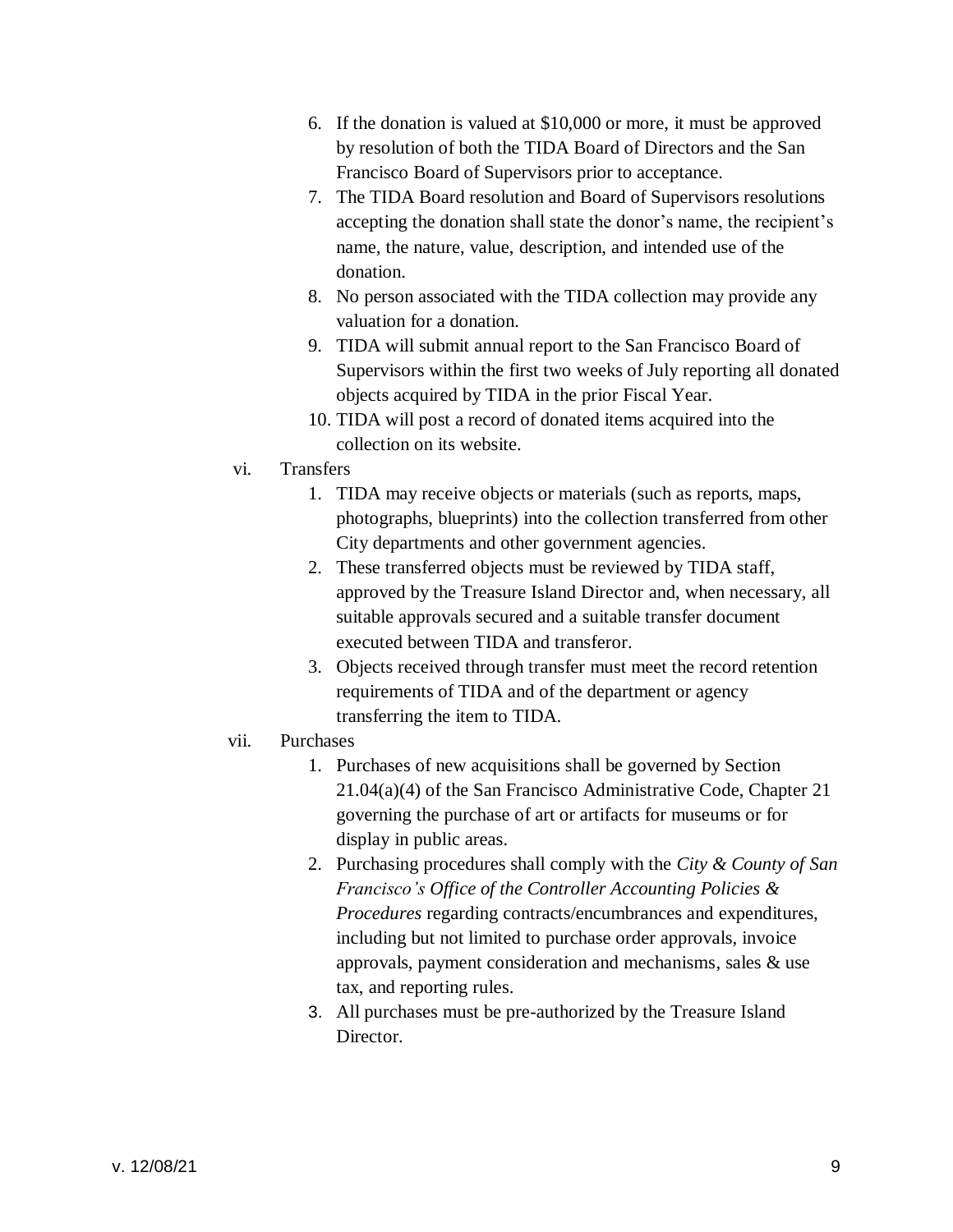- 4. Purchases under \$10,000 may be authorized by the Treasure Island Director upon recommendation by TIDA staff, with a memo sent to the TIDA Board of Directors at the next scheduled meeting.
- 5. Purchases \$10,000 or more must be directly approved by the TIDA Board of Directors at a regularly scheduled meeting.

### B. Accessioning

- a. Procedures
	- i. General
		- 1. New acquisitions will be accompanied by a "legal, signed instrument of conveyance," including a purchase receipt/bill of sale, a deed of gift or bequest, or a deed of transfer. Deeds of gift will be accompanied by the donor's Statement of Economic Interest form.
		- 2. Whatever the form, the acquisition agreement will include the contact information for the previous owner, credit line, date of acquisition, method of acquisition (gift, transfer, purchase), insurance value, and the accession group number.
		- 3. The acquisition agreement will be stored in a file under the accession group number at the TIDA office.
		- 4. TIDA will attempt to obtain copyright and other intellectual property rights to new acquisitions; where this is not possible, the limits of TIDA's rights will be described in the agreement.
		- 5. The accession record will be added to the collection management software (CMS) and a linked record will be generated for each object.
- b. Documentation
	- i. Records for new acquisitions will be added to the collection records and to the CMS within 60 days of accession.
	- ii. Object cataloging will be guided by the TIDA cataloging procedures manual. Each object will receive an accession number generated by the CMS that will be affixed to the object in a manner keeping with the best practices of the museum profession.
	- iii. All physical paperwork, including correspondence, photographs, and appraisals/valuations, will be filed by the accession group number in the TIDA office.

# **Deaccessioning**

Deaccessioning is the process of legally removing an accessioned object from a collection. The process is strategic in that it allows an organization to shape and improve its collection through the removal of objects of inferior condition, importance, utility, or not within the scope of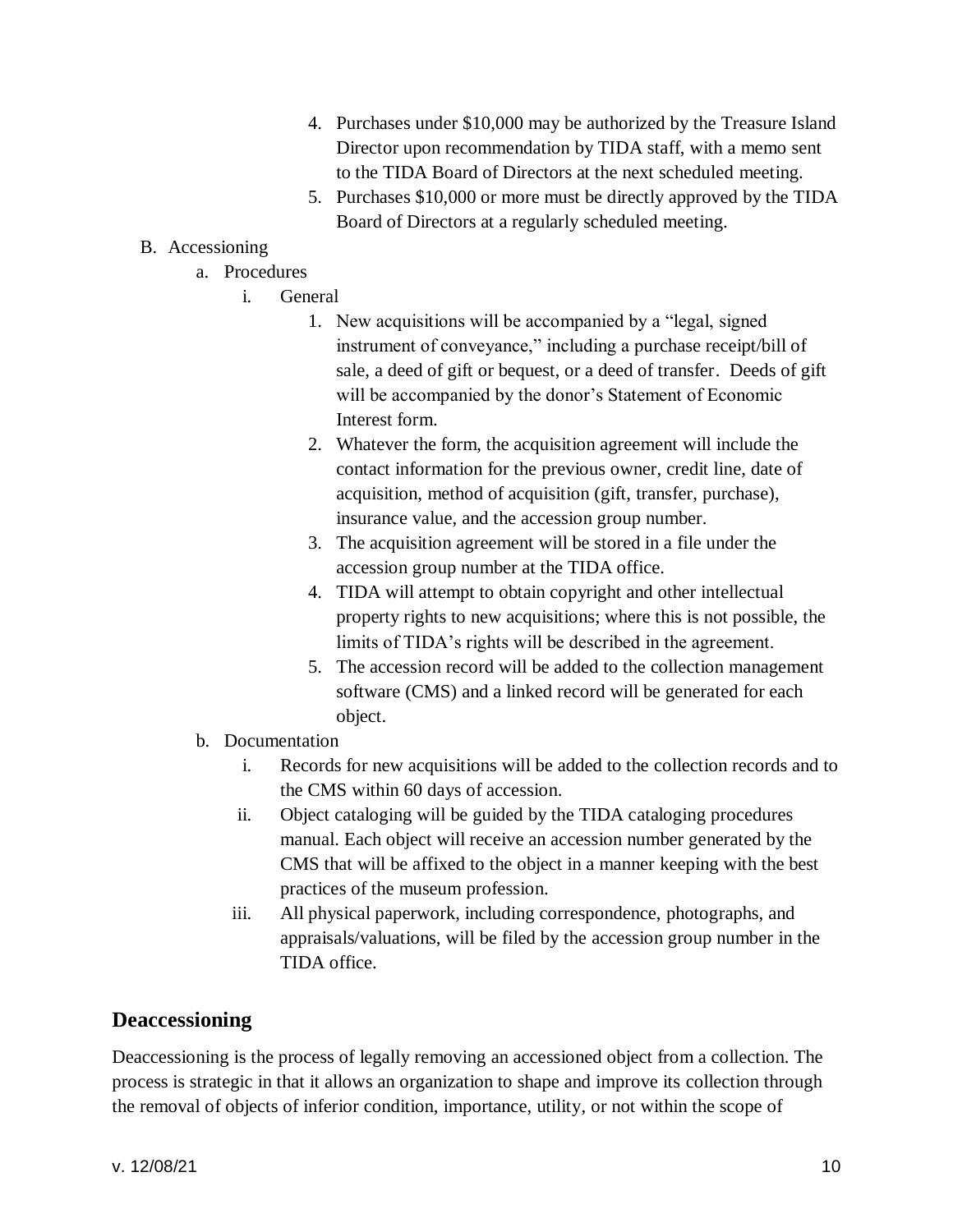collection. This process is not to be undertaken lightly, and any object that remains relevant to TIDA's mission and has retained its physical stability should continue as part of the collection. Deaccessioning should never be undertaken for the purposes of reducing costs or generating revenue, but rather as part of a careful process, led by the TIDA staff, that ensures continued public trust.

#### **Policy**

- 1. TIDA may only deaccession objects that it holds the legal title for.
- 2. Criteria: Deaccessioning may be recommended when an object or set of objects meet at least one of the following criteria:
	- a. Is outside of the TIDA collection's scope
	- b. Has deteriorated or cannot maintain its physical integrity
	- c. Has lost its identity or authenticity
	- d. Cannot be properly cared for or preserved by TIDA
	- e. Is unstable or poses a danger to the storage area, personnel, or other materials in the collection
	- f. Is a duplicate of an object of superior condition or authenticity
	- g. Has created or may create a liability for TIDA, either from a legal or reputational perspective
	- h. Originally acquired from what has since been identified as an illegal or unethical source
- 3. Authority for deaccessioning
	- a. TIDA staff may submit recommendations for object deaccessioning to the Treasure Island Director. If the object considered for deaccessioning has a valuation of \$10,000 or above, TIDA staff shall seek disinterested third-party evaluation of the object's importance to the TIDA collection. This evaluation shall be submitted as part of the staff's recommendation to the Treasure Island Director.
	- b. If the object is a "work of art" as that term is defined in Sec. 2A.150 of the San Francisco Administrative Code, approval to deaccession the object must be obtained from the San Francisco Arts Commission prior to TIDA taking any action to deaccession the object.
	- c. The Treasure Island Director may authorize deaccessioning objects with a valuation of up to \$10,000. A memo listing a description of the item, reason for deaccessioning and method of disposal shall be provided to the TIDA Board of Directors at its next scheduled meeting.
	- d. Deaccession of objects with a valuation of \$10,000 or more must be authorized by a resolution of the TIDA Board of Directors at a scheduled meeting.

#### Procedure

1. Deaccessioned objects may be disposed of in the following ways, ranked by order of preference: transfer to another museum, historical society, or non-profit collecting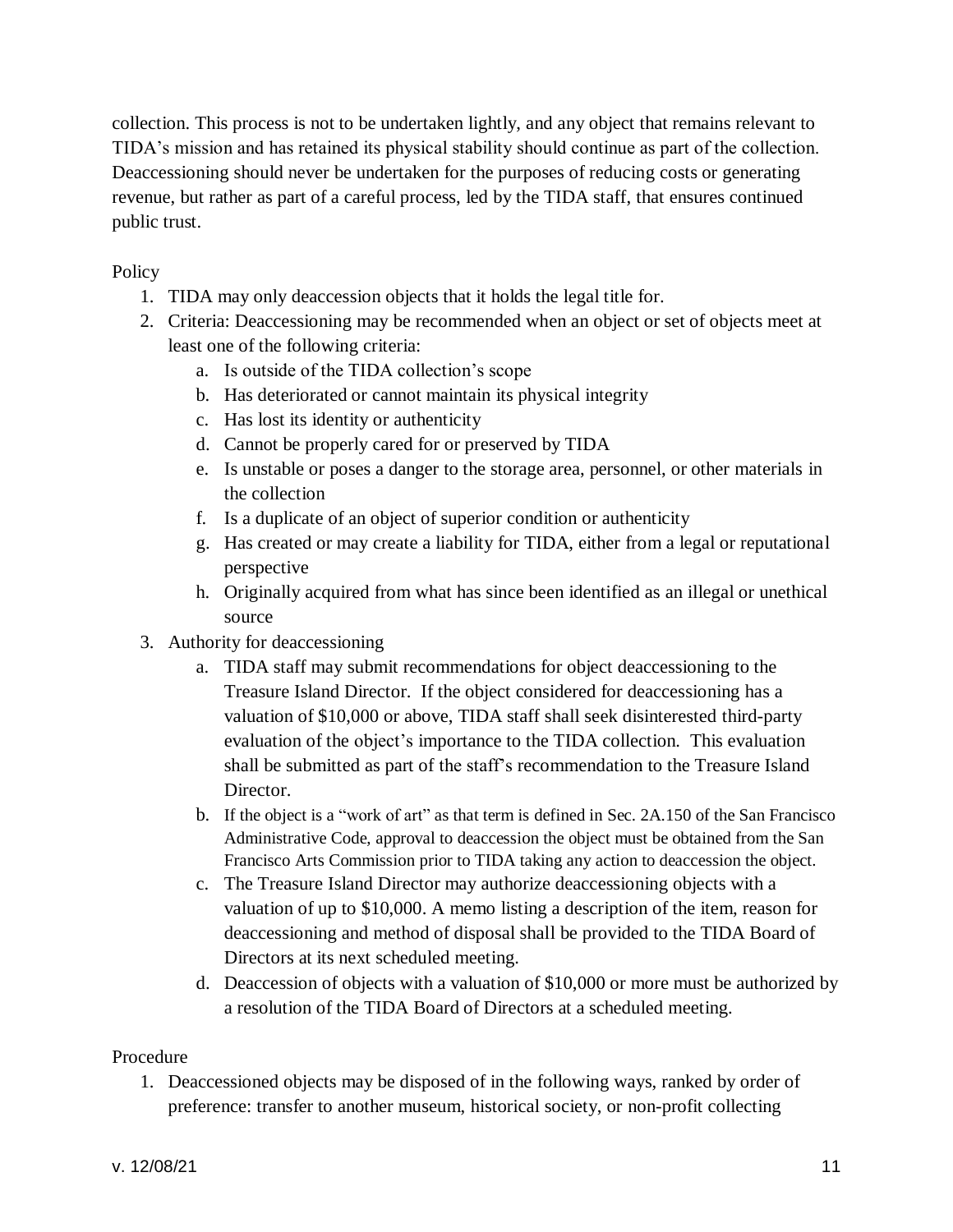institution with a similar mission; transfer to TIDA's collection of educational materials; destruction.

- 2. Deaccessioning must follow the San Francisco Administrative Code governing sale, transfer and disposal of City property.
- 3. In compliance with the City's General Services Agency's Statement of Incompatible Activities:
	- a. Deaccessioned objects may not be sold or given, directly or indirectly, to personnel associated with the TIDA collection, including staff members, Board members, or consultants.
	- b. No person associated with the TIDA collection may profit from the sale or transfer of objects.
	- c. No employee or the director may receive or accept any compensation from private parties for appraisals or estimates of the values of works of art or objects that are not the property of TIDA or the City. This prohibition does not preclude appraisals, estimates, authentication, identification and statements as to the monetary value of objects prepared by employees for internal use by TIDA or the City, such as for insurance valuations, potential gifts or loans or objects temporarily in the custody of TIDA or on loan to other institutions. Nor does this prohibition preclude authentication and identification provided by employees of the Department as part of an authentication and identification service or program approved by the Director. This prohibition does not apply to employment of or compensation received by an employee's spouse or registered domestic partner.
	- d. No employee or the Director may invest in or have any other relationship of personal/financial benefit with any art gallery, auction house or other business entity that manufactures or sells supplies, books, machinery or equipment to TIDA or which provides services to TIDA. This prohibition does not apply to employment of or compensation received by an employee's spouse or registered domestic partner.
- 4. TIDA staff members and designees involved with the deaccessioning process will complete a deaccessioning procedure form, which will be retained as a permanent record for that object.
- 5. Objects that are donated to the TIDA collection will not be deaccessioned until a minimum of three years have elapsed. An exception will be made for materials deemed hazardous to either personnel or other collection objects after the acquisition and accessioning process has been completed.
- 6. All deaccessions must be recorded in the collection management system as permanent records of the process. These records should include the date, reasons for deaccession, and result of the action.
- 7. Accession numbers from deaccessioned objects may not be reused, as these identifiers are part of the deaccessioned object's permanent record.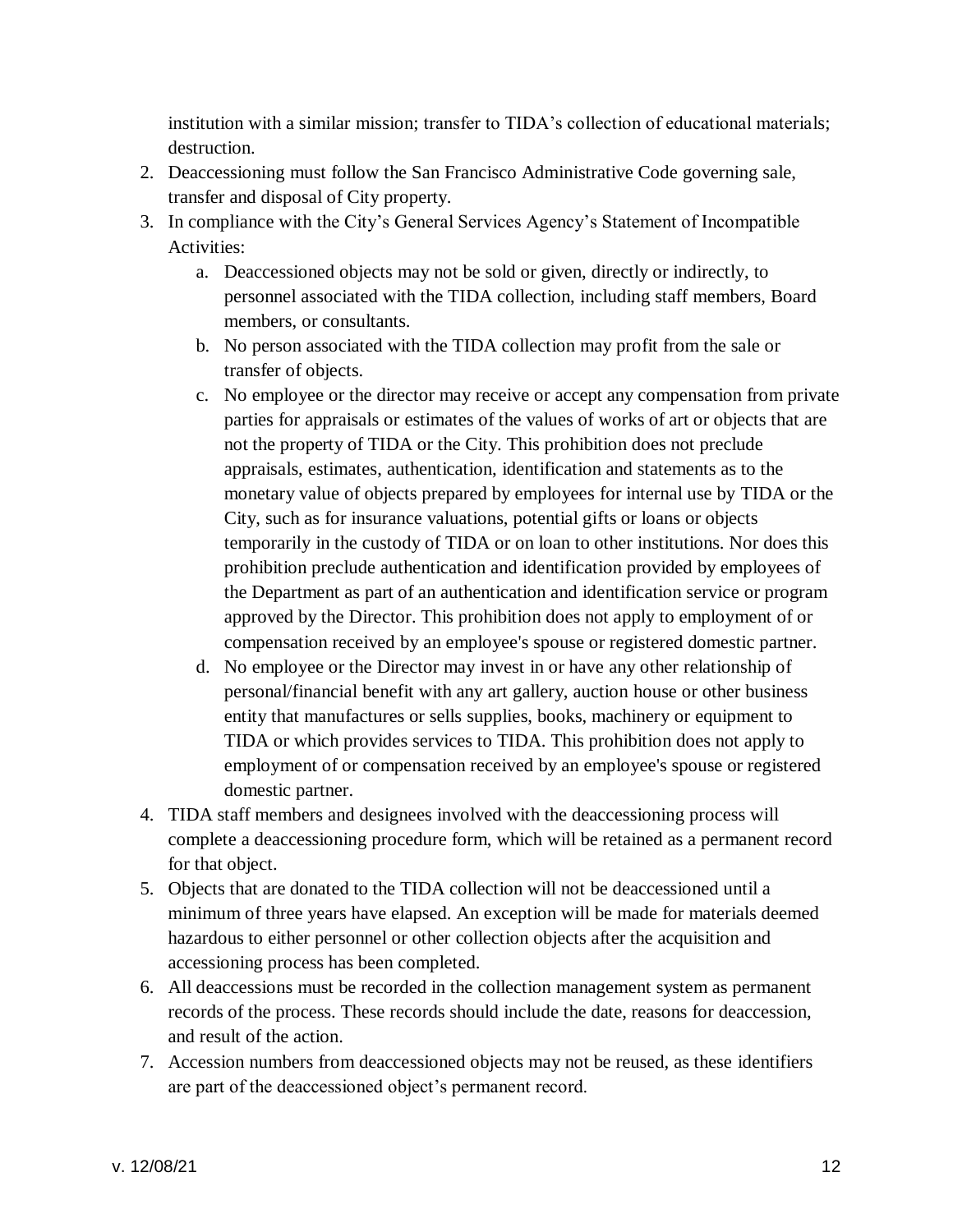- 8. Objects containing hazardous materials must be disposed of appropriately and, if transferred, proper notice of the hazard must be made.
- 9. Destruction of an object may take place in accordance with the California Art Preservation Act (Civil Code 987), known as CAPA, and the Visual Artists Rights Act of 1990 (17 U.S.C. 106A and 113 (d), known as VARA, or in the case where the Artist has waived their rights under CAPA and VARA, when the object has deteriorated beyond repair in the opinion of at least one outside conservator and has been authorized by the Treasure Island Director. The disposal must be witnessed by two members of TIDA staff, with photographs documenting the process. These photographs will be attached to the object's catalog record as evidence of the process.

### **Collection care**

- A. Policy
	- a. TIDA, as a collecting organization, recognizes its responsibility to preserve the materials in its care. These materials are held in the public trust for future generations of the people of San Francisco. Therefore, TIDA is committed to the care for these materials in the most appropriate manner possible and according to the standards of professional museum practice.

#### B. Procedures

- a. Preventative conservation
	- i. Preventative conservation is the continuous provision of an optimal storage and exhibition environment for a collection. These best practice measures help to prevent damage to and loss of collection materials. They include maintenance of temperature, relative humidity (RH), and light levels for the various materials in the collection, and continuous or frequent periodic monitoring of those values.
	- ii. Preventative conservation for the TIDA collection will be administered by TIDA staff or designees.
	- iii. All efforts are made to store collection materials on inert surfaces such as steel shelving and housed in museum- or archival-quality boxes, envelopes, folders, sleeves, or containers.
	- iv. Conditions for collection objects, whether in storage, on exhibit, or retrieved for research access, will adhere to the standards described in the Collection Care Manual.
	- v. Objects will be marked with accession numbers in a non-permanent and reversible manner appropriate to the material type.
	- vi. Preventative conservation also includes management of the storage and exhibition environment through fire monitoring and suppression systems, flood detection and mitigation, and earthquake stabilization.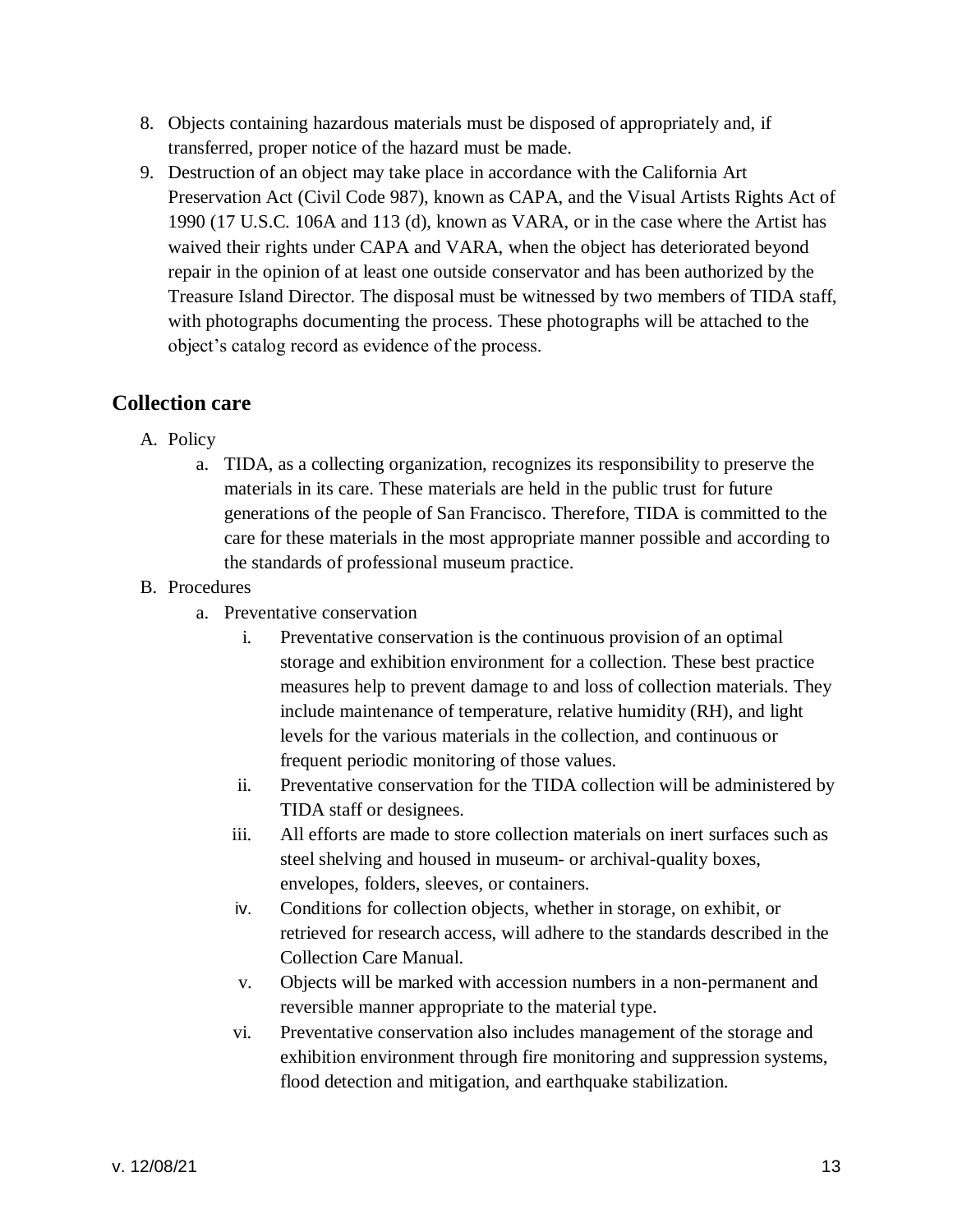- vii. Appropriate security measures such as door locks, case locks, restricted access to storage and exhibition spaces, and are also part of preventative conservation.
- B. Integrated Pest Management
	- a. Integrated pest management (IPM) is a holistic approach to preventing damage by pests and includes monitoring the area using traps, sealing doorways or entrances to prevent pests from entering, and keeping areas containing objects clean, cool, and dry. All IPM activities undertaken in support of collection management shall conform to the CCSF Integrated Pest Management Ordinance.
	- b. Food and drink are prohibited in storage, work and exhibition spaces.
	- c. If signs of infestation are found, the collection materials will be removed, the area cleaned, and traps will be set and monitored. Once the area is cleared of pests, the collection materials will be restored to their original location.
	- d. Materials brought into the collection will be inspected for signs of infestation. If signs are found, these materials will be isolated and treated.
	- e. Pest control spraying will be conducted on an as-needed basis.
	- f. All attempts will be made to maintain these standards for objects in storage, in the TIDA office, and for objects on exhibition.
- C. Risk management and insurance
	- a. Policy
		- i. TIDA is responsible for minimizing risks to and ensuring the safety of its collection objects and their records.
		- ii. Any losses or damage to collection objects or records will be immediately reported to the Treasure Island Director.
	- b. Procedures
		- i. TIDA collection items are stored at optimal conditions for preventative conservation and objects on display will be monitored regularly.
		- ii. Objects will be displayed under the best conditions consistent with exhibition standards for those objects.
		- iii. Any risks to the collection through handling or shipping will be assessed by TIDA staff or designees prior to any movement of an object.
		- iv. Risks to collection objects will be reduced through training in proper handling methods and housing materials as detailed below.
		- v. Damage to objects will be reported to the Director immediately. The damage will be documented and photographed, and a Conservator will be consulted to assess the damage and recommend treatment.
		- vi. Handling
			- 1. Objects in the collection will be handled only by trained staff, volunteers, authorized researchers, and consultants according to the Object Handling Procedures document.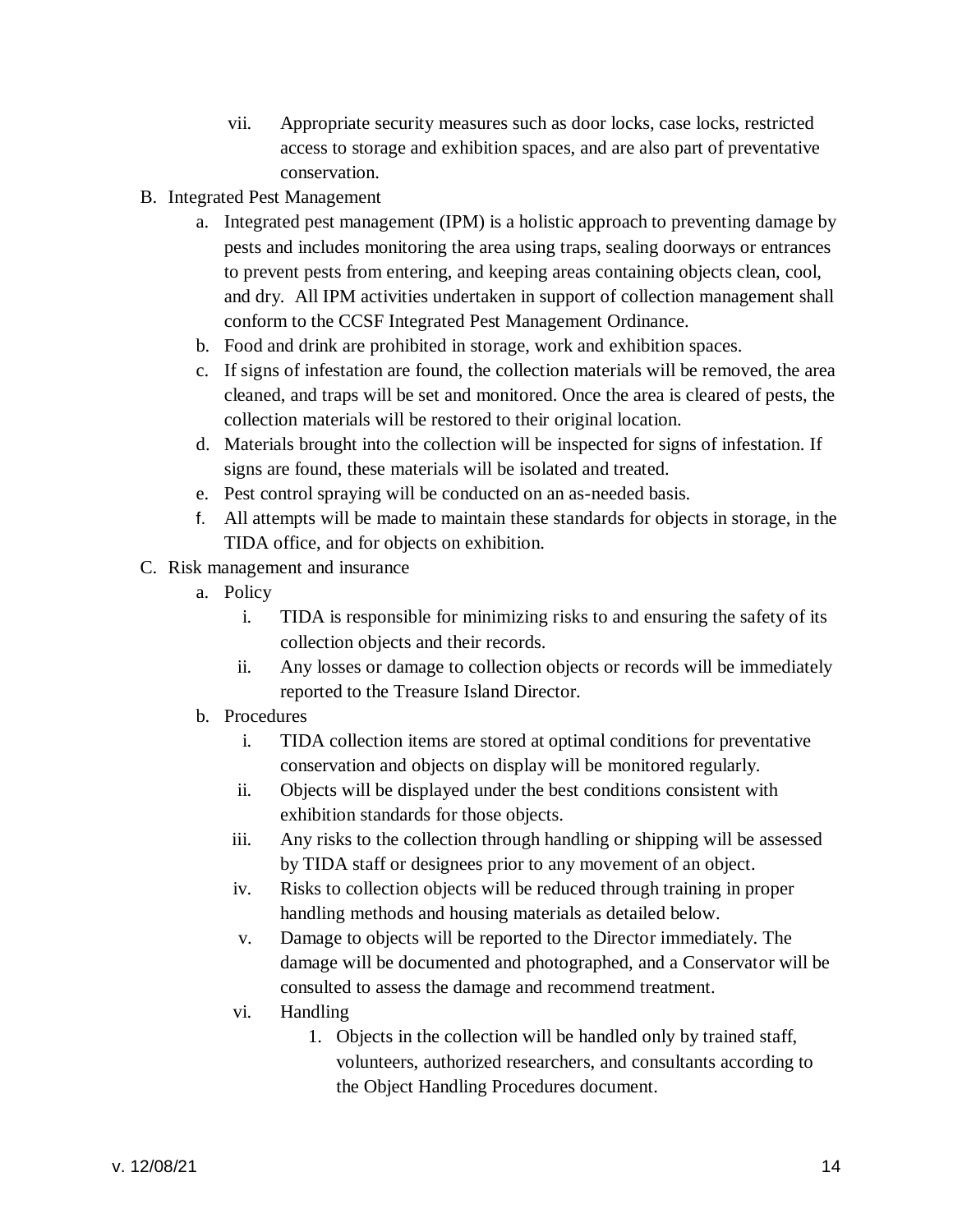- c. Insurance
	- i. TIDA secures insurance coverage appropriate for the value of the collection
	- ii. Items borrowed by TIDA are covered by TIDA under a separate policy for temporarily borrowed items.
	- iii. The City's Risk Management Division is responsible for securing TIDA's policies and advising TIDA on liability risks.
	- iv. Borrowers of items from the TIDA collection are required to secure wallto-wall insurance coverage for any item loaned out by TIDA.
	- v.
- D. Emergency plan
	- a. In the case of an emergency, life safety supersedes collection concerns.
	- b. When the emergency has passed, the collection at the offsite storage facility may be accessed by specific pre-designated TIDA staff members for survey and recovery.

## **Records and inventory / Documentation**

Accurate record keeping is vital to the professional maintenance of TIDA's collection, and the Authority is responsible for the creation and maintenance of records for each object in the collection. TIDA's collection records will fall under the department's records retention policy adopted under the City Records Policy Schedule (Admin. Code Section 8.2) and the TIDA Records Retention and Destruction Schedule. Under this policy, records related to the acquisition, maintenance, loan, and deaccession of TIDA collection objects are considered permanent records.

- A. Acquisition records
	- a. All acquisitions will be accompanied by appropriate receipts. These include signed deeds of gift, purchase receipts, and transfer authorizations. Paper copies of these forms are stored in the TIDA office.
	- b. Acquisitions will also be recorded in the collection management system (CMS), along with future receipts and deeds of gift generated by the CMS.
- B. Catalog records
	- a. TIDA will make every effort to catalog each collection object according to the standards and best practices of the museum profession. These records will contain accession information, unique identifiers [accession numbers], object names and descriptions, exhibition records, conservation treatments, use in research and education, and condition reports. Photographs can also serve as part of the maintenance record, either to identify the object or to document its condition. The TIDA cataloging manual will provide guidance for the creation of object records.
- C. Loan agreements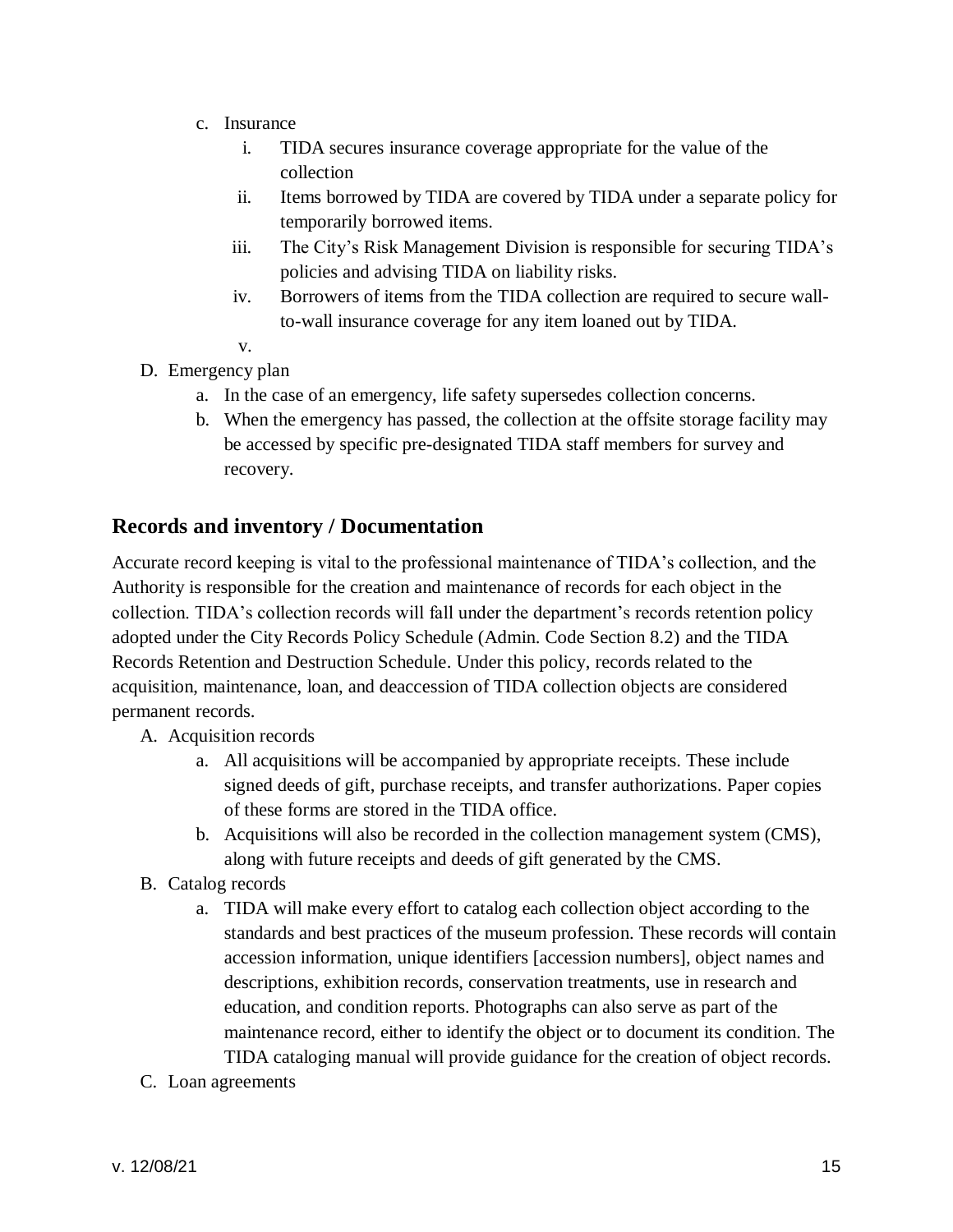- a. Signed paper loan agreements and accompanying documents (such as correspondence or images) for both incoming and outgoing loans will be maintained at the TIDA office.
- b. Incoming loan records will be managed through the CMS, including a unique identifier for each object, contact information for the lender, description of object(s), loan dates, incoming and outgoing condition reports (including photographs where needed), date of receipt, date of return, and location information while the object is in TIDA's custody.
- c. Outgoing loan records include the name and contact information for the borrower, the dates of the loan, the outgoing and incoming condition reports for the object(s), including photographs.
- D. Deaccession records
	- a. Records of deaccession activity will be permanently maintained and will include the unique identifier [accession number], reasons for deaccession, and the means of disposal (transfer, sale, donation).
- E. Backups and security
	- a. The Authority, through the CCSF General Services Agency's IT department, will maintain periodic server backups for the CMS, including the database and the file server. These backups will be available in cases of disaster, departmental system failure, or unauthorized deletion of electronic files.
- F. Inventory
	- a. TIDA will conduct inventories of the collection on an annual basis to confirm the physical location of objects and the accuracy of their catalog records.
	- b. The annual inventory will be conducted based on a random sampling table resource generated by the National Parks Service.
	- c. The inventory procedure will be conducted according to the guidelines set in the Collection Care Manual.
- G. Reporting
	- a. TIDA will produce an Annual Report at the end of each fiscal year describing the collection, its administration, and valuation and detailing any changes. The Annual Report will be posted on the TIDA website and submitted to the TIDA Board of Directors.
	- b. TIDA shall furnish annual reports to the Board of Supervisors as required under Administrative Code Section 10.100-305(c). These reports to the Board of Supervisors shall also be included as attachments to the Annual Report.

# **Access to the collection**

Access to the TIDA collection materials will be available through exhibitions, a publicly accessible online catalog of collection items, and research requests. TIDA will seek to maximize public access to its collection through the following means: exhibitions through partner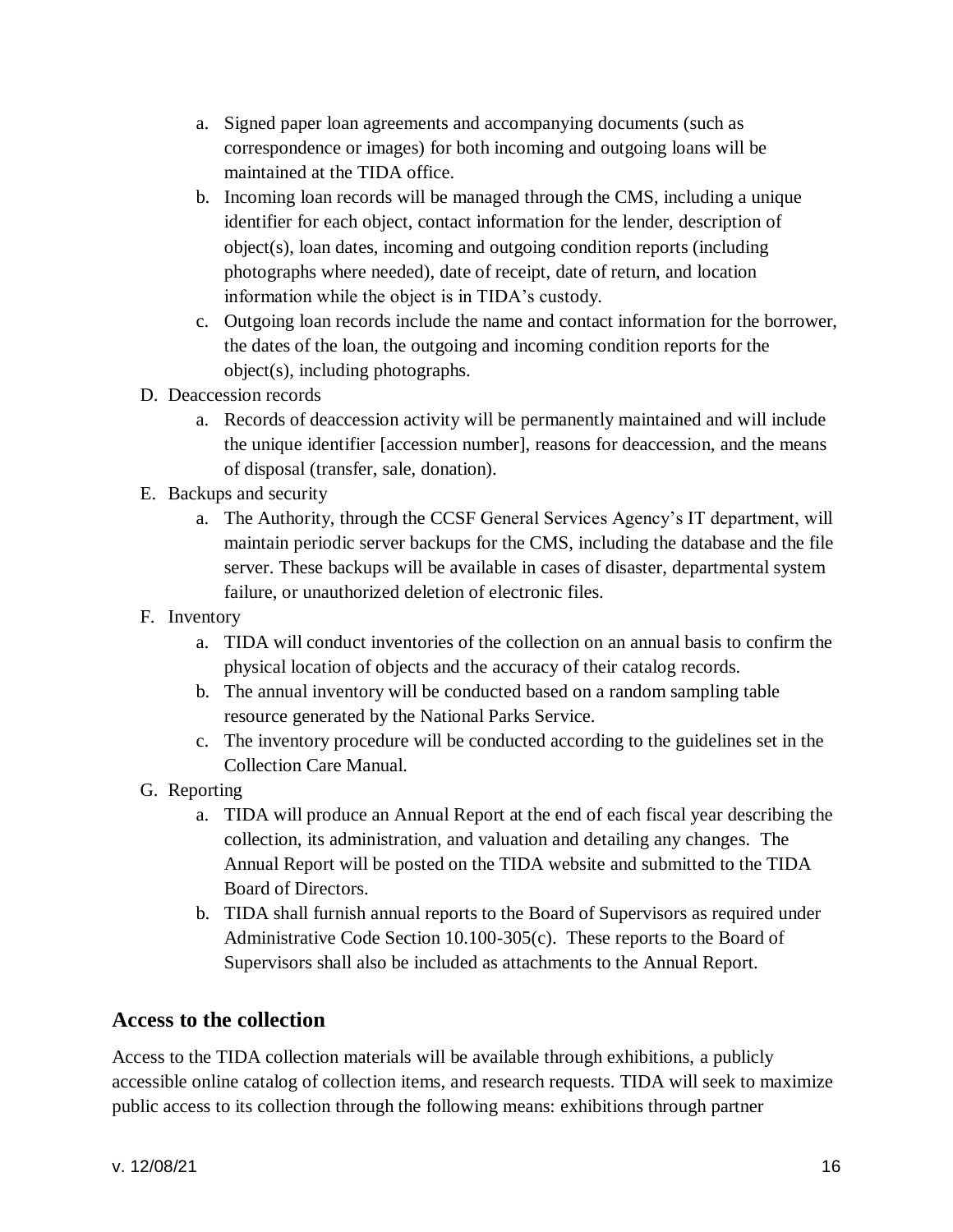institutions, an online catalog, and research requests. With an online catalogue, increased public awareness will generate more institutional and research interest in collection materials.

- A. Exhibitions
	- a. The outlet for exhibitions and public viewing of TIDA collection materials will be through TIDA's institutional partners including but not limited to Treasure Island Museum and the San Francisco Public Library. Opportunities for viewing may include physical in-person exhibits, online or virtual exhibits, and images shared through the social media accounts of TIDA or its partners.
- B. Online catalog
	- a. Public access to the TIDA collection will be facilitated by an online catalog available through the Authority's website. Understanding that the collection is not currently cataloged, the goal will be to integrate the initial cataloguing of the collection with development of an online catalog.
- C. Research requests
	- a. Policy
		- i. Requests for research access to the TIDA collection will be authorized by TIDA staff under the direction of the Treasure Island Director. Research access will be available by appointment only.
		- ii. TIDA reserves the right to control access to collection materials due to concerns about the safety and stability of the objects, or impact on staff time.
		- iii. Only accessioned and cataloged materials will be available to researchers.
	- b. Procedure
		- i. Research requests must be made in writing using the Research Access Request form, which will include the following information:
			- 1. Name
			- 2. Contact information
			- 3. Project description
			- 4. Affiliation
			- 5. Requested potential date(s) for visit
			- 6. Requested items for viewing, including TIDA accession numbers
		- ii. Researchers will show a driver's license or other government-issued form of photo identification at the beginning of the research appointment.
		- iii. Research access will take place in the TIDA office on Treasure Island. TIDA staff or designees will retrieve the materials and bring them to the TIDA office. TIDA staff or designees will provide continuous supervised access to the materials during regular business hours.
		- iv. Access to and use of materials will be in compliance with the collection care plan. Researchers will be required to review the Handling Guidelines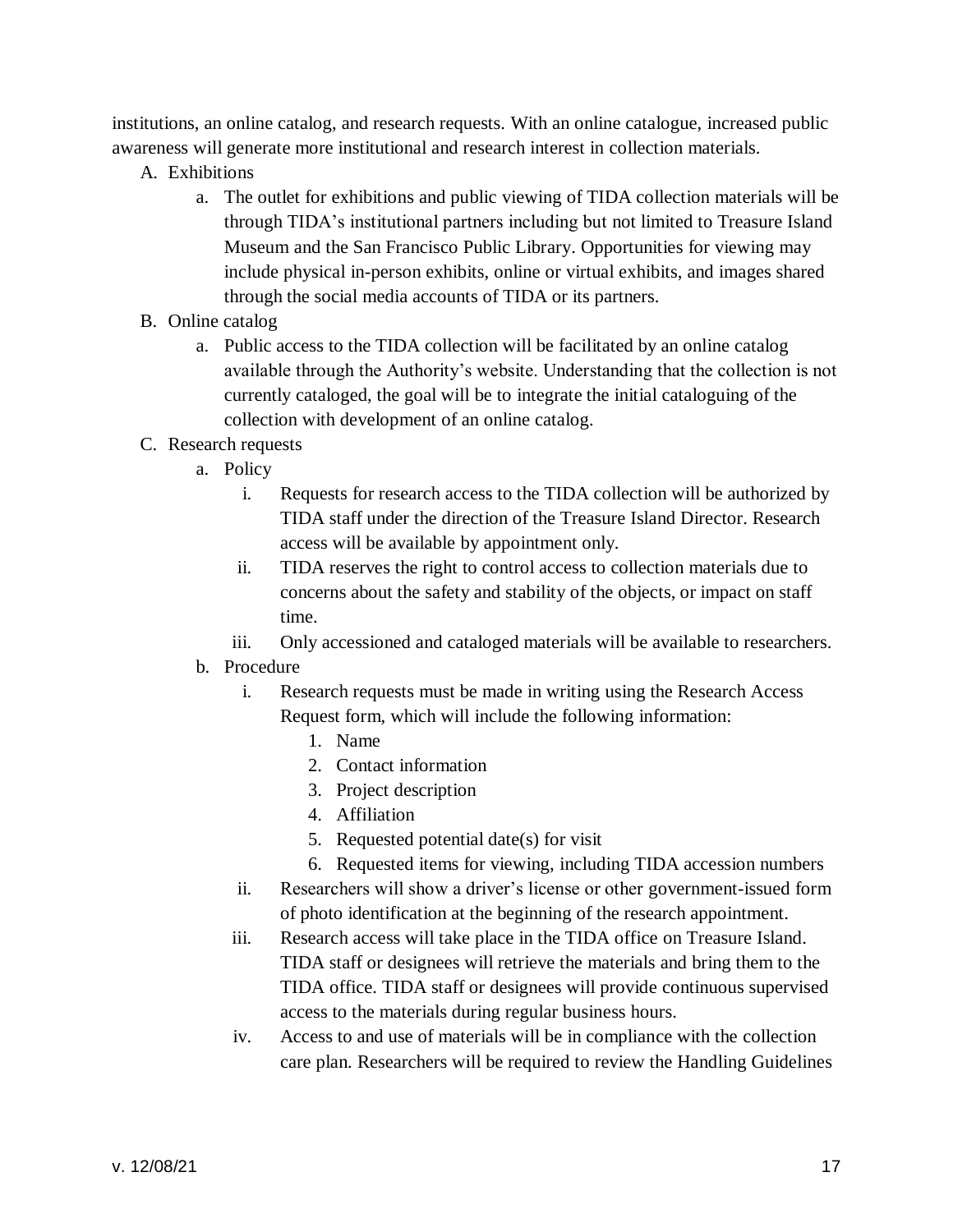and read and sign the Access Policies and Use Guidelines before accessing TIDA materials.

- v. Objects that may cause damage to materials will not be permitted in the research area. These include ink and sharp objects such as knives. No. 2 pencils will be provided to researchers for note-taking.
- vi. When necessary, as in the case of fragile materials, photographs or reproductions will be offered instead of the original object.
- vii. TIDA staff will maintain records of research requests and access.
- c. Reproductions of collection materials
	- i. Researchers may, in some cases, take photographs of materials; no flash photography will be permitted.
	- ii. Publication or commercial use of images of any collection item requires written permission from TIDA and will include a credit line for TIDA.
	- iii. Images of collection objects shared on social media will comply with the Access Policies and Use Guidelines.
	- iv. Requests for scans or photographs of collection materials must be made in writing and include the requestor's name, contact information, purpose and use of the images, accession numbers, and timeframe. Fees, if any, will be outlined in the Access Policies and Use Guidelines
	- v. TIDA staff will grant access based on the request and the impact on staff time.
	- vi. TIDA reserves the right to deny a request for photography of materials if the action would lead to: harm to the collection' physical security; violation of the terms of a loan; copyright infringement; violation of the privacy, publicity, or personal rights of any party; libel, slander, or cause undue ridicule or embarrassment to any person or organization; or the implication of an institutional endorsement of any product, company, or enterprise.

## **Loans - incoming and outgoing**

#### Incoming loans

- 1. Condition for loans
	- a. TIDA may occasionally borrow objects or sets of objects from other museums, collecting institutions, and individuals for the purposes of exhibition and research.
	- b. Incoming loans must be approved by the Treasure Island Director if the value is under \$10,000, and by the TIDA Board for objects or sets of objects valued at \$10,000 or more.
	- c. All loans will be documented on a loan agreement signed by the lender and the Treasure Island Director prior to shipping.
	- d. TIDA will not accept items on loan for placement in the permanent collection.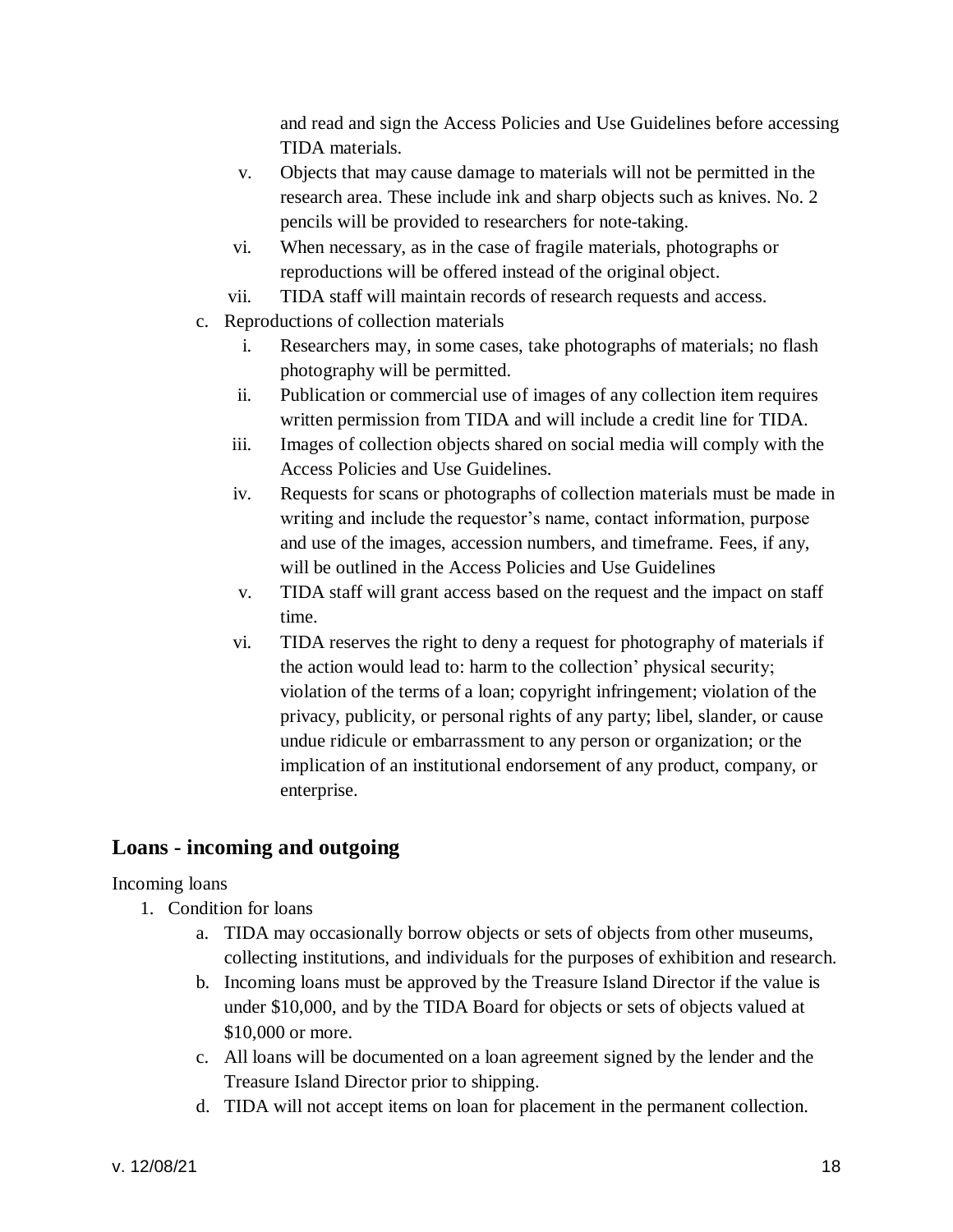- e. Incoming loans are limited to an initial time period of less than one year.
- f. Objects on loan receive the same professional level of care and management as those owned by TIDA. TIDA will not accept a loaned object that is in such condition that it will not withstand the stresses of travel, handling, and exhibition.
- g. Damage to loaned objects will be documented by TIDA staff or designees, and the lender will be notified within 48 hours of the incident.
- h. No cleaning or conservation of a loaned object will take place unless approved in writing by the lender.
- i. Incoming loans will be documented on a loan agreement from the lender.
- j. Loaned objects will be photographed and a Condition Report prepared upon arrival, and will be reported on again prior to the object's return.
- k. Complete records of all incoming loans will be permanently maintained by TIDA staff.
- l. Any object for which the loan period has ended, but contact with the lender has lapsed, will be considered "abandoned property" and handled according to Section 1899 et. Seq. of the California Civil Code, "Loans to Museums for Indefinite or Long Terms."
- m. Any object held by TIDA for which there is no formal loan agreement, and for which more than 25 years have passed from the date of the last written contact between the lender and TIDA as evidenced in TIDA records, will be considered abandoned property. Pursuant to California Civil Code Section 1899.10(c), the lender shall be deemed to have donated the abandoned property to TIDA.
- 2. Procedures
	- a. Incoming objects will be given 24-48 hours to acclimatize prior to unpacking.
	- b. Inspect objects for hazards to collection or personnel safety, such as insect infestation, mold, hazardous materials.
	- c. While unpacking the objects, document the process with photographs or video, noting any instances of poor packing that may result in damage to the objects inside.
	- d. Save the packing material for the object's return.
	- e. Create a condition report for the object(s), photographing any instances of damage, and inform the lender immediately of any damage.
	- f. Record the loaned objects in collection management software and assigned a unique identifier (or loan number), along with an object description, location, value, condition reports, and insurance documents.

#### Outgoing loans

- 1. Conditions for loans
	- a. Loans from the TIDA collection may be made to institutions, museums, or other non-profit entities for exhibition use.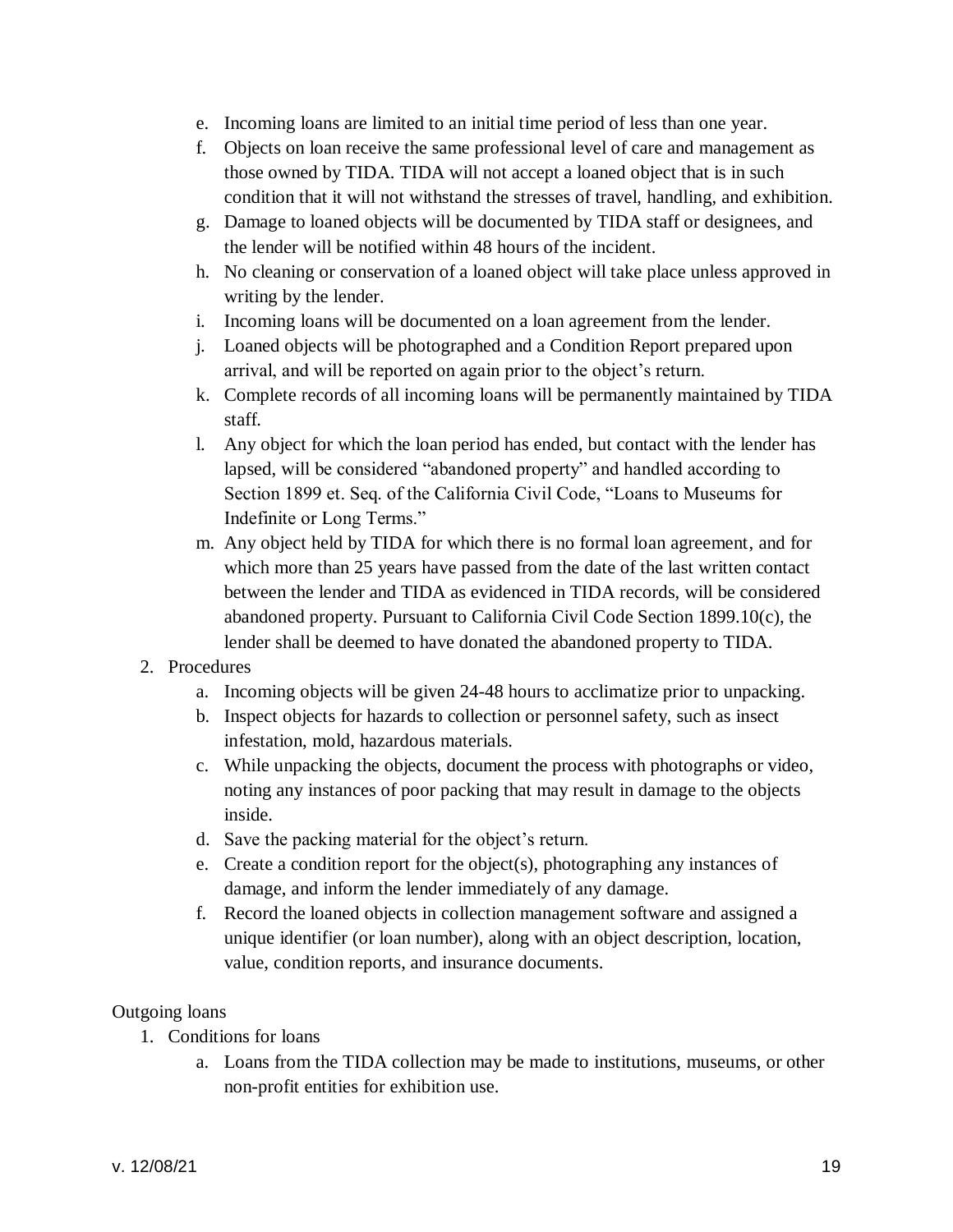- b. Loans will only be made to those that are able to meet or exceed TIDA's requirements for museum-level environmental conditions, security, and collection care.
- c. All loans will be made for public exhibition purposes only. Loans to institutions that are not regularly open to the public are prohibited.
- d. The initial duration of a loan will be one year or less.
- e. A request for a loan may be denied if the object's long-term stability would be affected by travel to, or handling and exhibition by, the borrowing institution.
- f. Only cataloged items may be loaned.
- g. The terms of the loan will be stipulated by TIDA's Outgoing Loan Agreement, including, but not limited to, the terms noted in subsection 3.c below.
- 2. Recall of loans
	- a. TIDA may recall, with written notice, an object on loan to another institution and consistent with the terms of the Loan Agreement governing the loan of the item.
- 3. Loan procedures
	- a. Any loan request must include the following information, per the Loan Request Form:
		- i. Name, address, and phone number of borrowing institution
		- ii. Contact information for individual making the request
		- iii. Number of objects requested, as well as accession numbers for specific objects
		- iv. Purpose of the loan and proposed use of the object(s)
		- v. Requested dates for the loan
		- vi. Statement that the borrowing institution will provide wall-to-wall insurance coverage for the object(s) during the loan period
		- vii. Detailed description of the facility, or a Standard Facilities Report to determine if the facility meets professional standards
	- b. If the borrowing institution meets the necessary professional standards and the loan will not endanger the object, TIDA staff and designees will review the request.
		- i. Approvals for loans of objects with a valuation of less than \$10,000 may be approved by the Treasure Island Director and staff with a memo to the TIDA Board to be presented at the next scheduled meeting.
		- ii. Approval for loans of objects valued at \$10,000 or more may only be approved by the TIDA Board upon staff recommendation.
	- c. If the loan is approved, an Outgoing Loan Agreement must be signed by both an authorized representative of the borrowing institution and the Treasure Island Director. The loan agreement specifies the conditions of the loan, and includes:
		- i. Contact and shipping addresses for both parties
		- ii. A description of the objects being loaned and the purpose of the loan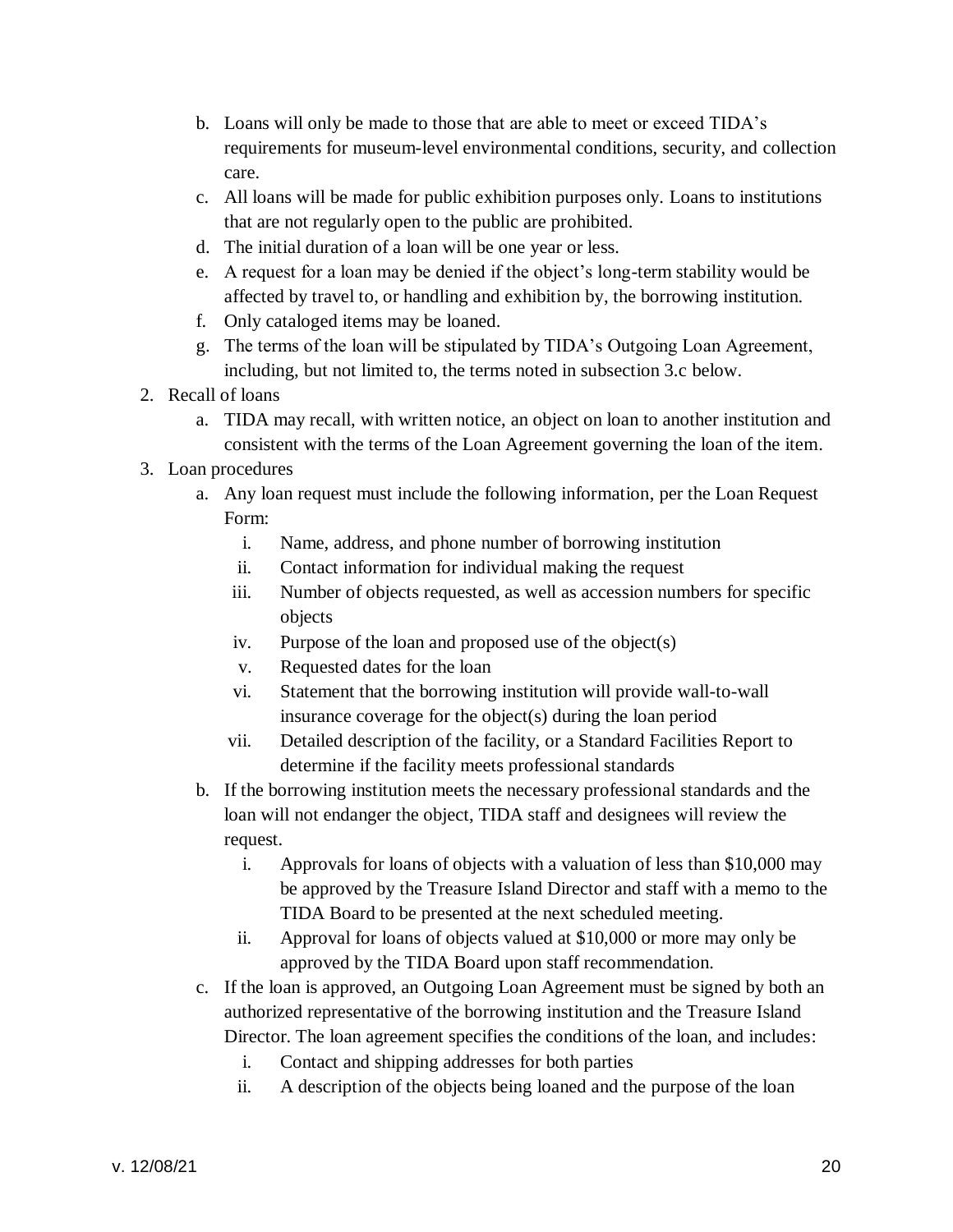- iii. A schedule for shipping, exhibition, deinstallation, packing, and return shipping
- iv. Shipping and handling requirements
- v. Environmental, storage, security, and exhibition case requirements for the loaned object(s)
- vi. Insurance coverage requirements
- vii. Declaration that the costs for the cost of installation, deinstallation, mounting and display, shipping, and transportation (including any necessary couriers) to and from TIDA's storage facility will be covered by the borrowing institution.
- viii. Declaration that the borrowing institution may be responsible for the cost of TIDA staff or designated consultants to travel with the objects and observe their unpacking and repacking
- ix. Requirements and permissions granted for photography of the loaned object(s), as well as approved uses of photographs
- d. The Outgoing Loan Agreement will be retained by TIDA staff and a copy will be sent to the borrowing institution. The original will be retained permanently by TIDA as a record of a transaction for an object in the permanent collection.
- e. The object will be photographed and an outgoing Condition Report will be prepared by TIDA staff or consultants. This report will be signed by the borrower upon receipt of the object.
	- i. Once the object is returned, it will once again be photographed and a Condition Report prepared and compared to the outgoing report
- f. TIDA staff "will document the safe return of object(s) and maintain complete, updated records on loans filed by calendar year."

# **Code of Ethics**

TIDA staff and Board members are bound by the City and County of San Francisco General Services Agency's Statement of Incompatible Activities (see Appendix *X*), the Fourth Amended and Fully Restated Bylaws of Treasure Island Development Authority, and the San Francisco Sunshine Ordinance (Chapter 67 of the San Francisco Administrative Code). In addition, persons associated with the TIDA collection are expected to adhere to the American Alliance of Museums' Code of Ethics for Museums [\(see](https://www.aam-us.org/programs/ethics-standards-and-professional-practices/code-of-ethics-for-museums/) Appendix*)*

## **Glossary**

**Access**: The right, ability, or process of finding or using collection objects and records **Accession**: The process and recording through which a museum takes legal ownership of an object or set of objects; an object or set of objects received from a single source at one time **Accession number**: A unique numeric or alphanumeric identifier assigned to an accession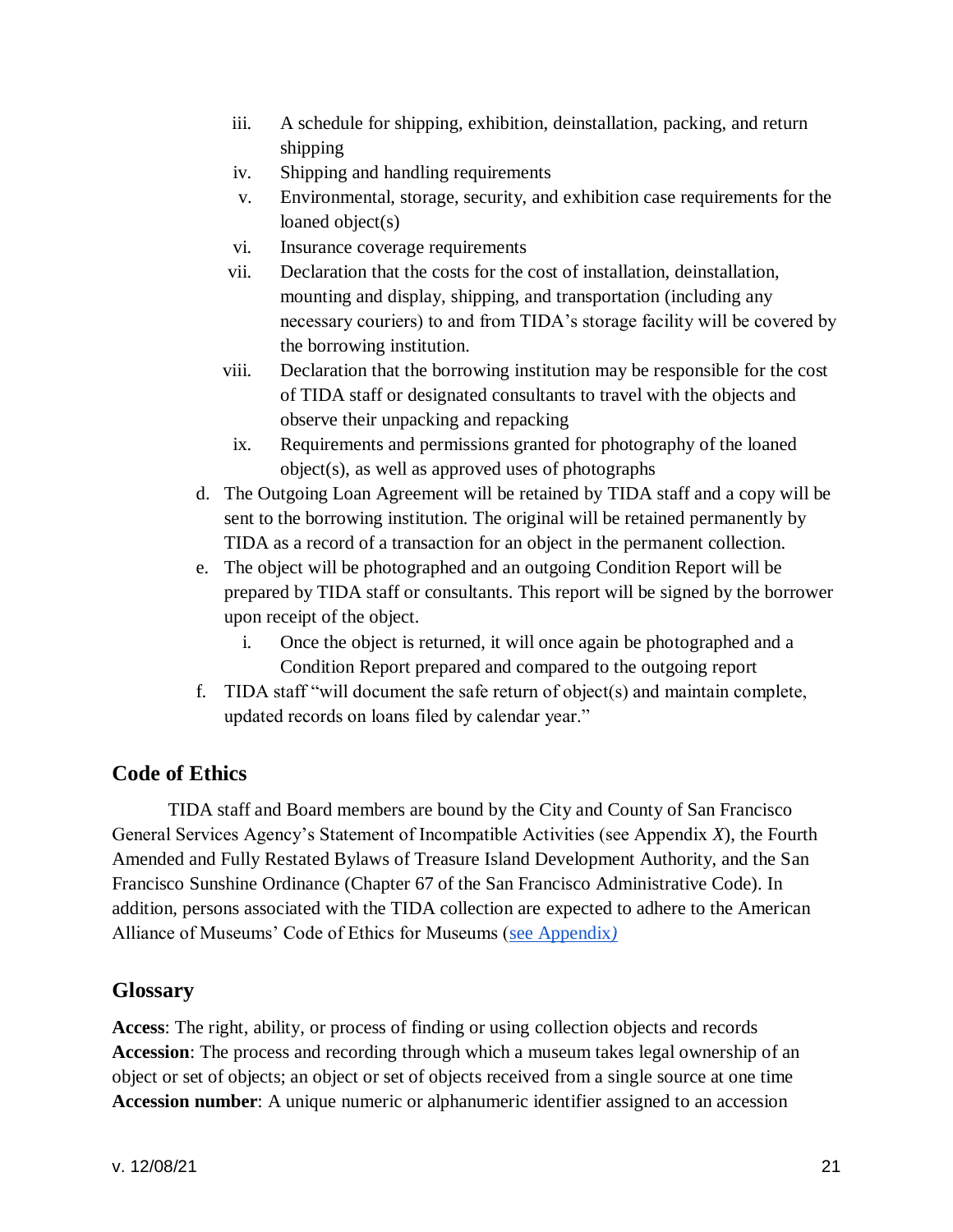**Acquisition**: The process of taking legal possession of an object through donation, transfer, bequest, or purchase; an object brought into the collection through these means

**Archival quality**: A description of materials used for housing objects that help preserve or extend the life of the object by protecting them from deterioration; includes acid-free boxes, tissue, and paper and mylar sleeves

**Catalog record**: An electronic or paper record created during the cataloging process

**Cataloging**: The process of assigning a unique identifier to an object and creating a structured description documenting the physical and intellectual properties of an object

**Collecting organization**: An institution that owns, cares for, and uses a set of physical objects held in the public trust

**Collection**: The group of objects owned by TIDA for the public trust and intended to be held, cared for, and made accessible for the foreseeable future

**Collection care**: A set of procedures and actions taken to protect a set of objects and their associated information for the long term

**Collection management**: The processes and procedures associated with the administration and stewardship of a collection, including planning, conservation, care, and documentation

**Collection management policy**: A written document, approved by the collection's governing authority, that outlines the processes of acquisition, accession, documentation, storage, use, care, and disposal of objects

**Collection management system**: A structured information system, usually a database, that organizes knowledge about a collection

**Conservation**: Actions taken to maximize an object's lifespan or minimize its deterioration using techniques that cause minimal change to the object itself (also known as preventative conservation); individual treatments undertaken taken to prevent or delay future deterioration of an object

**Copyright**: Legal recognition of the intellectual property rights of a creator of a work, including reproduction, distribution, derivative or variant works, and public display; separate from the right of possession

**Deaccession**: The formal process of removing an accessioned object from a collecting organization's permanent collection

**Direct care of objects**: Processes and actions undertaken to maintain and preserve objects; can include placing in archival quality housing, documentation, conservation, inventory measures **Disposal**: The act of physically removing a deaccessioned object from the collection

**Documentation**: Evidence of the identification, ownership, condition, history, value, and use of an object, recorded and stored in a permanent manner; the act of creating this evidence **Gift**: The voluntary transfer of legal ownership of property without restrictions; also, donation.

**Integrated Pest Management (IPM)**: A holistic approach to preventing, reducing, or eliminating damage from pests, using all appropriate pest management options and control measures